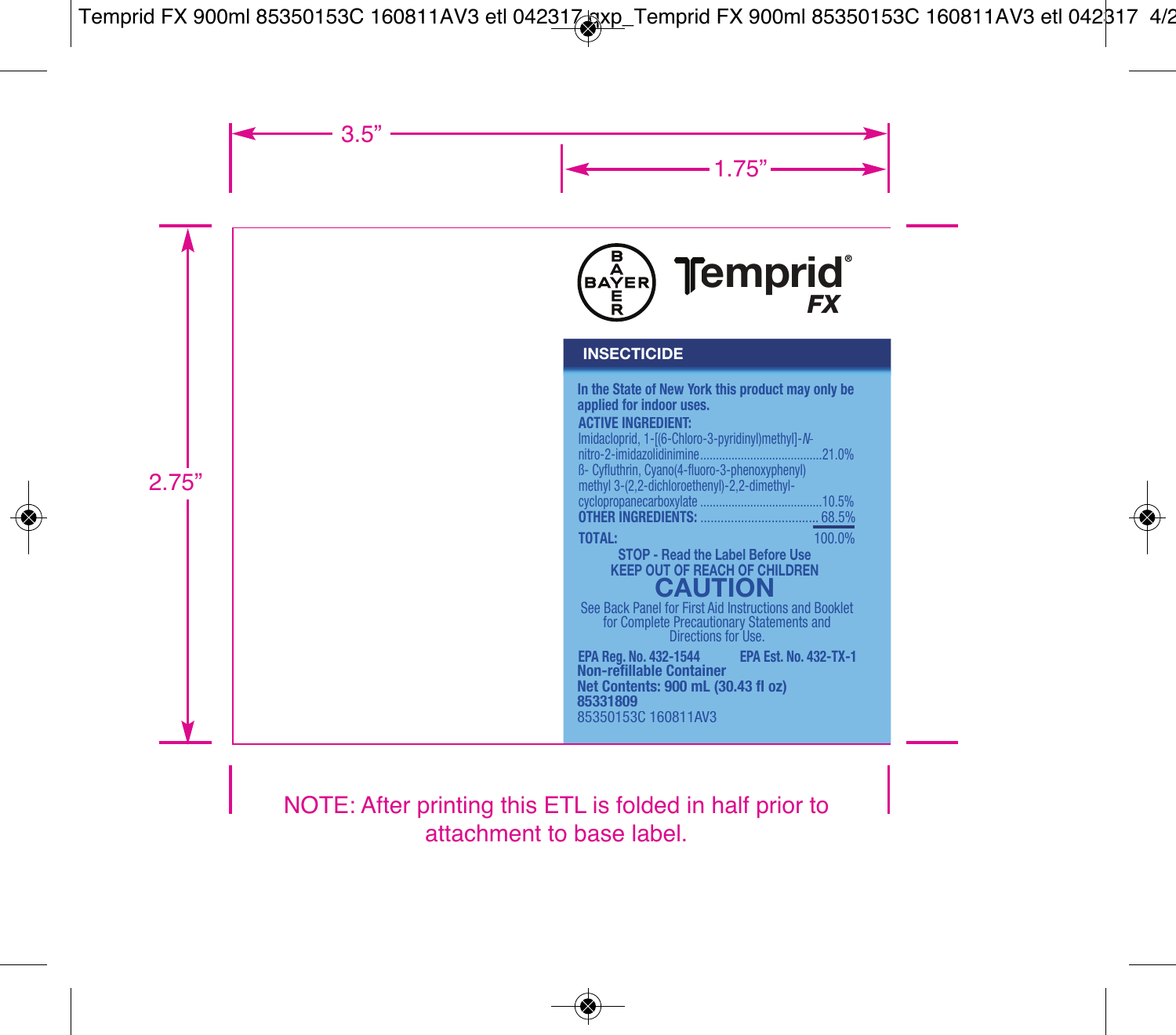#### **For MEDICAL and TRANSPORTATION Emergencies ONLY Call 24 Hours A Day 1-800-334-7577 For PRODUCT USE Information Call 1-800-331-2867**

|                                                                                                                                                                                                         | <b>FIRST AID</b>                                                                                                                                                                                                                                                                |  |
|---------------------------------------------------------------------------------------------------------------------------------------------------------------------------------------------------------|---------------------------------------------------------------------------------------------------------------------------------------------------------------------------------------------------------------------------------------------------------------------------------|--|
| If on skin:                                                                                                                                                                                             | • Take off contaminated clothing.<br>• Rinse skin immediately with plenty of water for 15 to 20 minutes.<br>• Call a poison control center or doctor for treatment advice.                                                                                                      |  |
| If in eyes:                                                                                                                                                                                             | • Hold eyes open and rinse slowly and gently with water for 15 to 20 minutes.<br>. Remove contact lenses, if present, after the first 5 minutes, then continue rinsing eyes.<br>• Call a poison control center or doctor for treatment advice.                                  |  |
| If<br>swallowed:                                                                                                                                                                                        | • Call a poison control center or doctor immediately for treatment advice.<br>. Have person sip a glass of water if able to swallow.<br>. Do not induce vomiting unless told to do so by a poison control center or doctor.<br>• Do not give anything to an unconscious person. |  |
| Have the product container or label with you when calling a poison control center or doctor or going for treatment.<br>You may also contact 1-800-334-7577 for emergency medical treatment information. |                                                                                                                                                                                                                                                                                 |  |
| Note To Physician: No specific antidote is available. Treat the patient symptomatically.                                                                                                                |                                                                                                                                                                                                                                                                                 |  |

#### **PRECAUTIONARY STATEMENTS HAZARDS TO HUMANS AND DOMESTIC ANIMALS**

#### **CAUTION**

Harmful if absorbed through skin. Harmful if swallowed. Causes moderate eye irritation. Avoid contact with skin, eyes, or clothing. Wash thoroughly with soap and water after handling and before eating, drinking, chewing gum, or using tobacco. Wear long-sleeved shirt and long pants, socks, shoes, and gloves. Remove contaminated clothing and wash before reuse.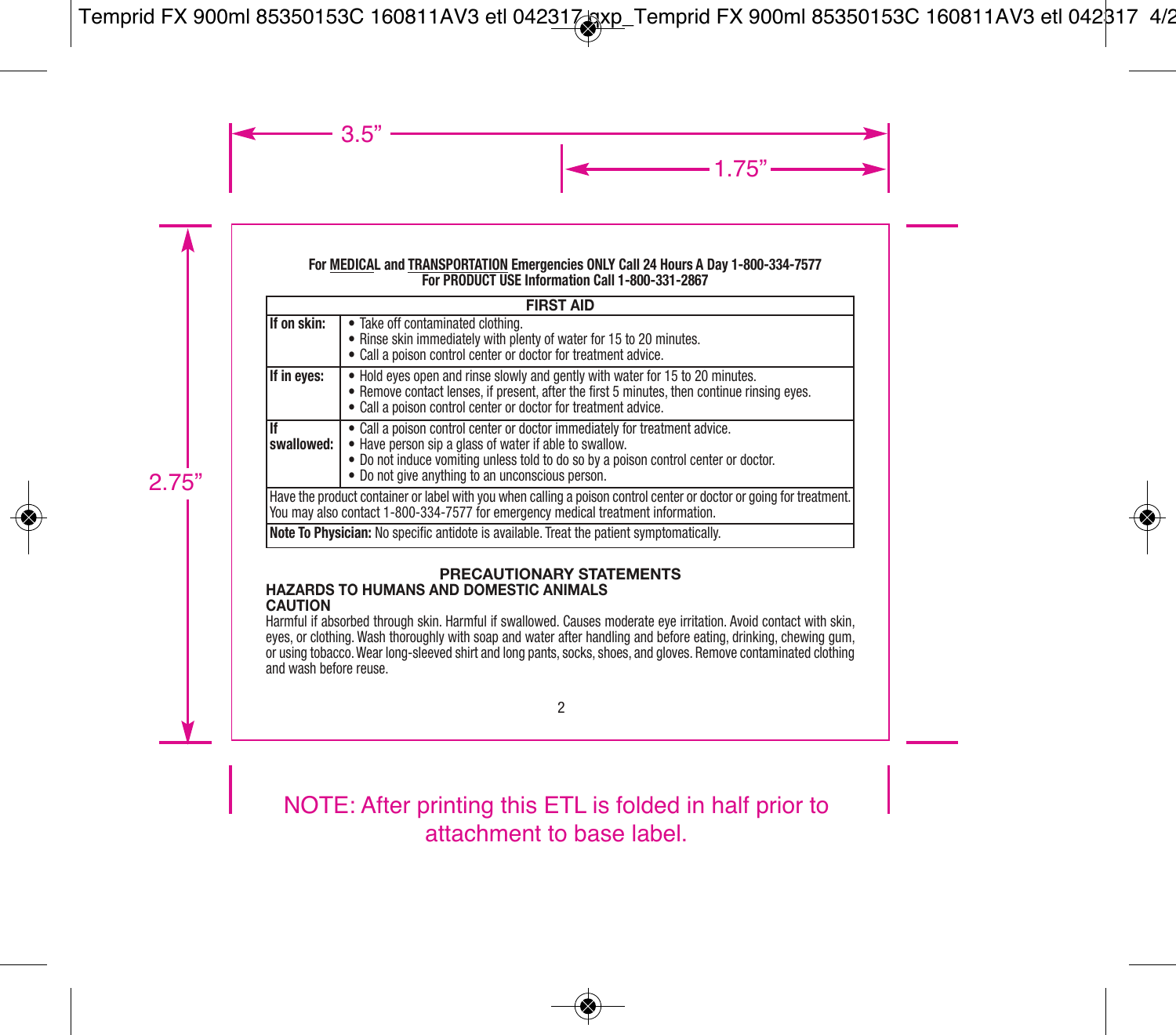#### **ENVIRONMENTAL HAZARDS**

This pesticide is extremely toxic to wildlife, fish, and aquatic invertebrates. Drift and run-off from treated areas may be hazardous to aquatic organisms in neighboring areas. Care should be used when spraying to avoid fish and reptile pets in/around ornamental ponds. This product is highly toxic to bees exposed to direct treatment or residues on blooming crops/plants or weeds. Do not apply this product or allow it to drift to blooming crops/plants or weeds if bees are foraging the treatment area.

To protect the environment, do not allow pesticide to enter or run off into storm drains, drainage ditches, gutters, or surface waters. Applying this product in calm weather when rain is not predicted for the next 24 hours will help to ensure that wind or rain does not blow or wash pesticide off the treatment area. Rinsing application equipment over the treated area will help avoid run off to water bodies or drainage systems.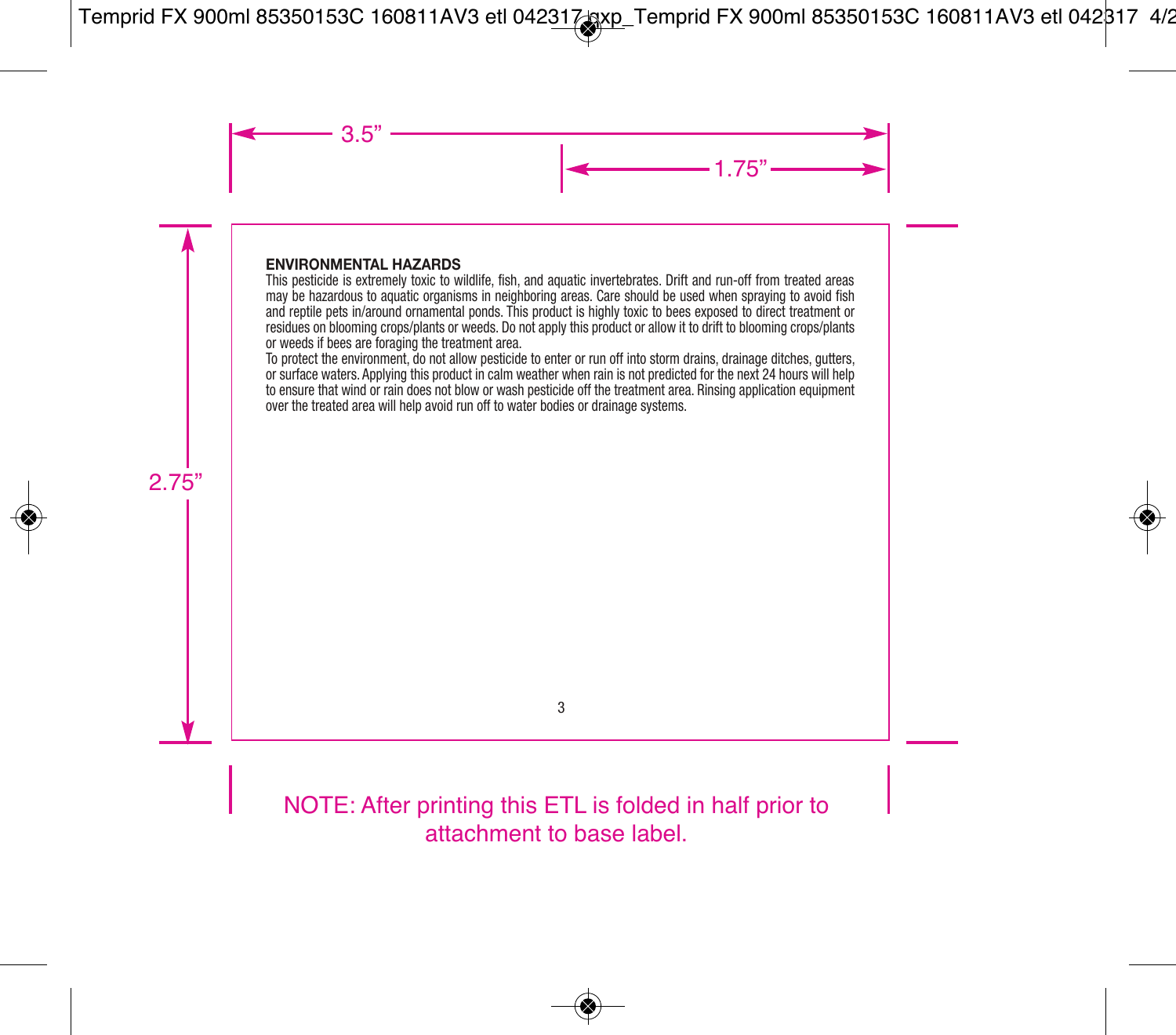

#### **PROTECTION OF POLLINATORS APPLICATION RESTRICTIONS EXIST FOR THIS PRODUCT BE-CAUSE OF RISK TO BEES AND OTHER INSECT POLLINATORS. FOLLOW APPLICATION RESTRICTIONS FOUND IN THE DIREC-TIONS FOR USE TO PROTECT POLLINATORS.**



Look for the bee hazard icon  $\sim$  in the Directions for Use for each application site for specific use restrictions and instructions to protect bees and other insect pollinators.

#### This product can kill bees and other insect pollinators.

Bees and other insect pollinators will forage on plants when they flower, shed pollen, or produce nectar. Bees and other insect pollinators can be exposed to this pesticide from:

- Direct contact during foliar applications, or contact with residues on plant surfaces after foliar applications
- Ingestion of residues in nectar and pollen when the pesticide is applied as a seed treatment, soil, tree injection, as well as foliar applications.

When Using This Product Take Steps To:

- Minimize exposure of this product to bees and other insect pollinators when they are foraging on pollinator attractive plants around the application site.
- Minimize drift of this product on to beehives or to off-site pollinator attractive habitat. Drift of this product onto beehives or off-site to pollinator attractive habitat can result in bee kills.

Information on protecting bees and other insect pollinators may be found at the Pesticide Environmental Stewardship website at: http://pesticidestewardship.org/PollinatorProtection/Pages/default.aspx.

Pesticide incidents (for example, bee kills) should immediately be reported to the state/tribal lead agency. For contact information for your state, go to: www.aapco.org/officials.html. Pesticide incidents should also be reported to the National Pesticide Information Center at: www.npic.orst.edu or directly to EPA at: beekill@epa.gov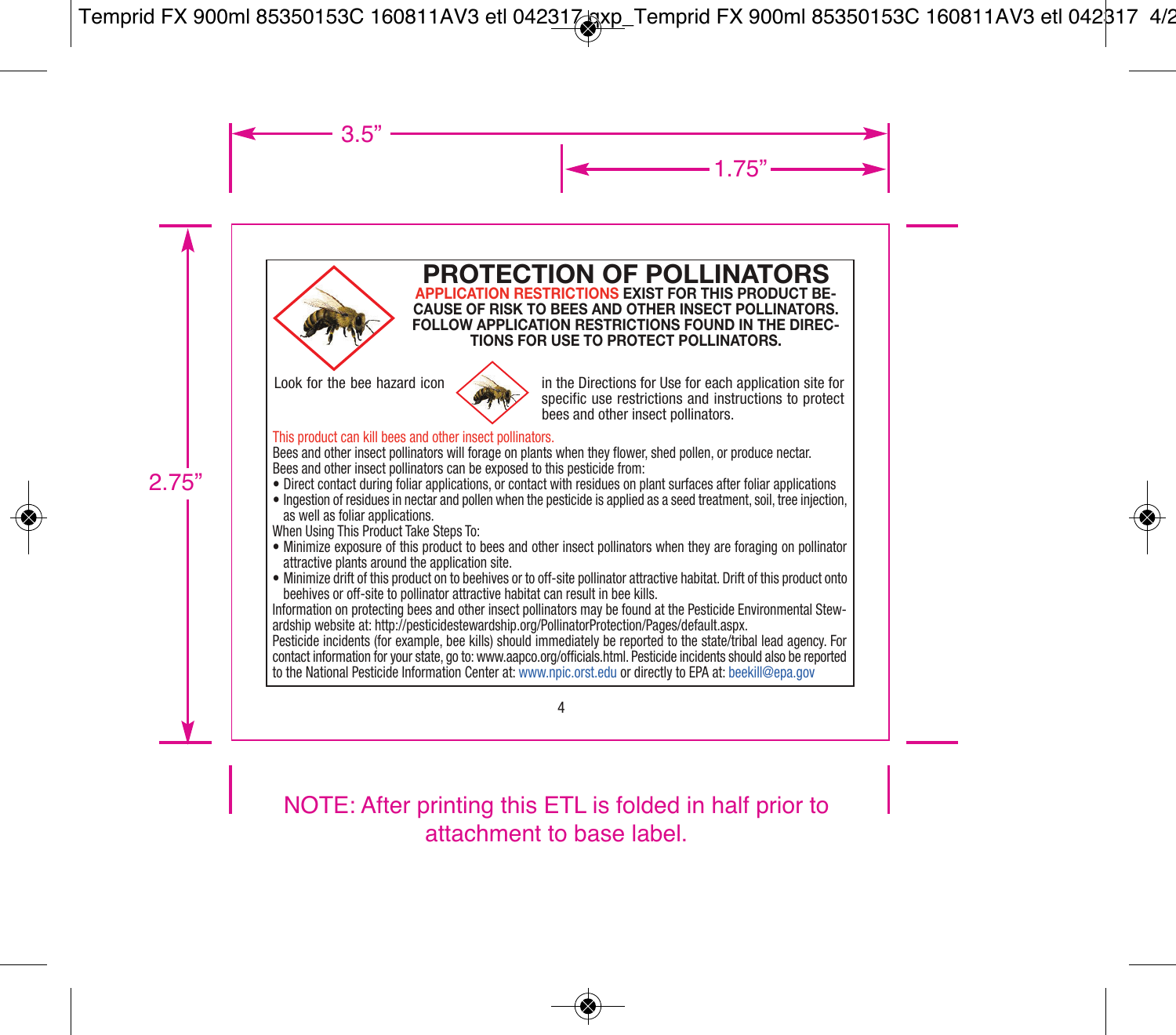|                                   | <b>PRODUCT FACTS</b>                                                                                                                                                                                                                                                                                                                                              |  |  |
|-----------------------------------|-------------------------------------------------------------------------------------------------------------------------------------------------------------------------------------------------------------------------------------------------------------------------------------------------------------------------------------------------------------------|--|--|
|                                   | • Two modes of action • Contact activity & systemic action • Low odor • Non-staining                                                                                                                                                                                                                                                                              |  |  |
| <b>Temprid® FX</b><br>Insecticide | • Temprid FX Insecticide is a suspension concentrate formulation of two insecticide active<br>ingredients, Imidacloprid and $\beta$ -Cyfluthrin. One gallon of this product contains 2 lbs of Imi-<br>dacloprid and 1 lb of ß-Cyfluthrin.<br>· Shake well before using.                                                                                           |  |  |
| <b>Controls</b>                   | · Indoor / General Household Pests.<br>· Outdoor / Perimeter Pests.<br>· Wood-Infesting Pests.<br>For list of specific insects, see inside,                                                                                                                                                                                                                       |  |  |
| Where To<br>Apply                 | Apply where pests have been seen or found, or can find shelter.<br>. In and around buildings and structures.<br>. On established landscape ornamentals that are not in bloom around residential and com-<br>mercial properties.                                                                                                                                   |  |  |
| <b>Dilution</b><br>Rates          | . When 0.27 fl oz (8 milliliters) is diluted in one gal of water, the combined active ingredient<br>concentration (0.075%) contains 0.05% Imidacloprid and 0.025% ß-Cyfluthrin.<br>. When 0.54 fl oz (16 milliliters) is diluted in one gal of water, the combined active ingredient<br>concentration (0.15%) contains 0.10% Imidacloprid and 0.05% B-Cyfluthrin. |  |  |
| Mixina<br><b>Information</b>      | . Mix the appropriate amount of Temprid FX Insecticide with water.<br>. Add product when filling spray tank with water; shake or agitate mixture.<br>· Diluted spray mixture can be stored overnight. Agitate before using.                                                                                                                                       |  |  |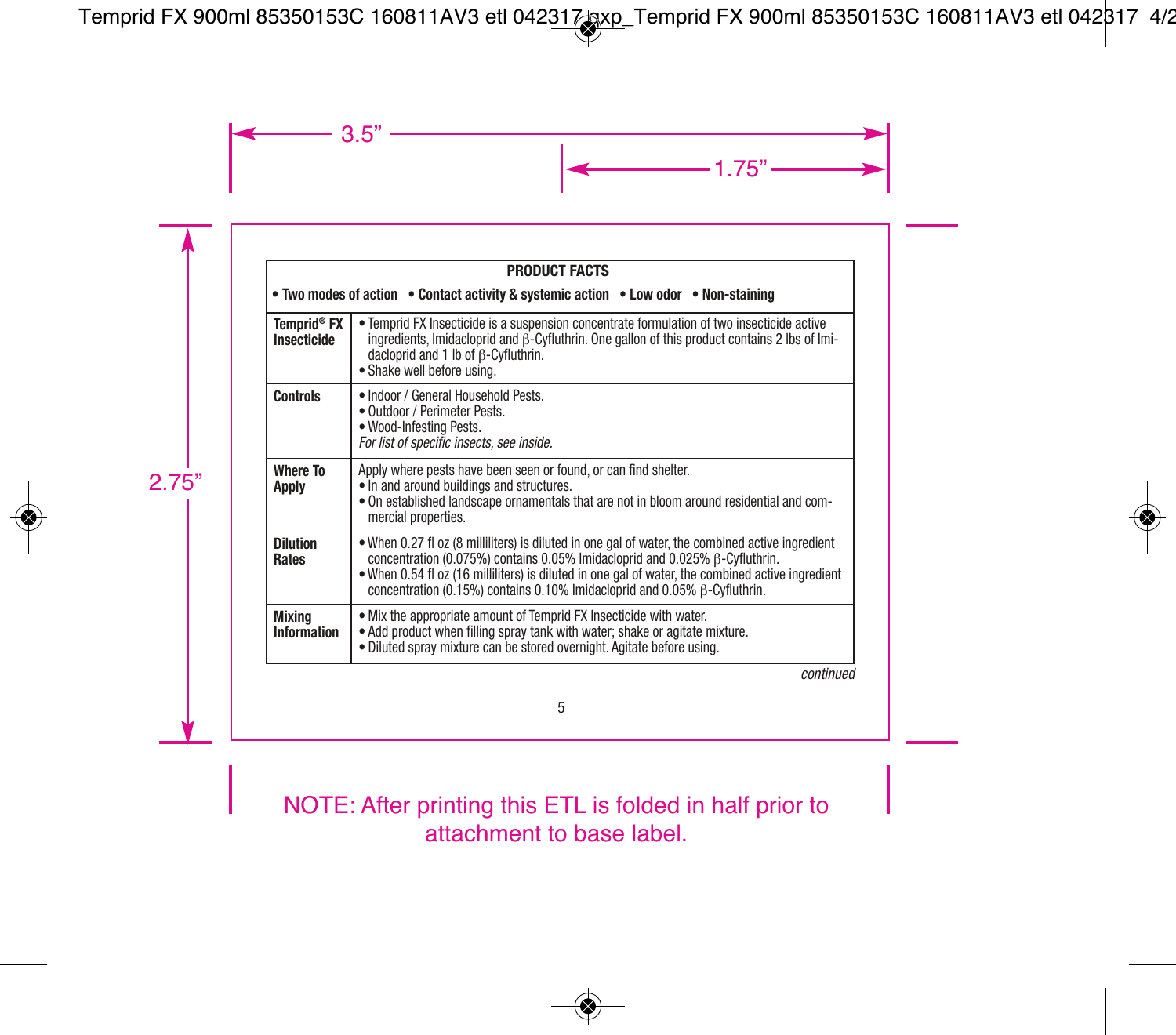#### *continued*

|                  | <b>PRODUCT FACTS</b>                                                                                                                                                                                                                                                                                                                                                                                                                                                                                                    |
|------------------|-------------------------------------------------------------------------------------------------------------------------------------------------------------------------------------------------------------------------------------------------------------------------------------------------------------------------------------------------------------------------------------------------------------------------------------------------------------------------------------------------------------------------|
| How To<br>Apply  | • General surface (outdoors only), spot treatment, and void injections by mist, foam, or crack<br>and crevice spravs.<br>. Foliar application to established landscape ornamentals that are not in bloom.                                                                                                                                                                                                                                                                                                               |
| Re-Apply         | • Every 7 to 10 days, if needed.<br>. Do not apply more than 32.0 fluid ounces of Temprid FX Insecticide per acre, per year.<br>(Equal to maximum annual use of 0.5 pounds of Imidacloprid and 0.25 pounds of B-<br>cyfluthrin per acre, per year).<br>• At the 8 milliliter per gallon use rate, this is a limit of 118 dilute gallons per acre, per year<br>and at the 16 milliliter per gallon use rate this is a limit of 59 dilute gallons per acre, per<br>year for landscape, lawn, and ornamental applications. |
| <b>Re-Entry</b>  | . Do not contact treated surfaces until drv.<br>. People and pets may re-enter after the treated area is dry.                                                                                                                                                                                                                                                                                                                                                                                                           |
| <b>Questions</b> | For questions or comments, call toll-free 1-800-331-2867                                                                                                                                                                                                                                                                                                                                                                                                                                                                |

## **DIRECTIONS FOR USE**

It is a violation of Federal law to use this product in a manner inconsistent with its labeling.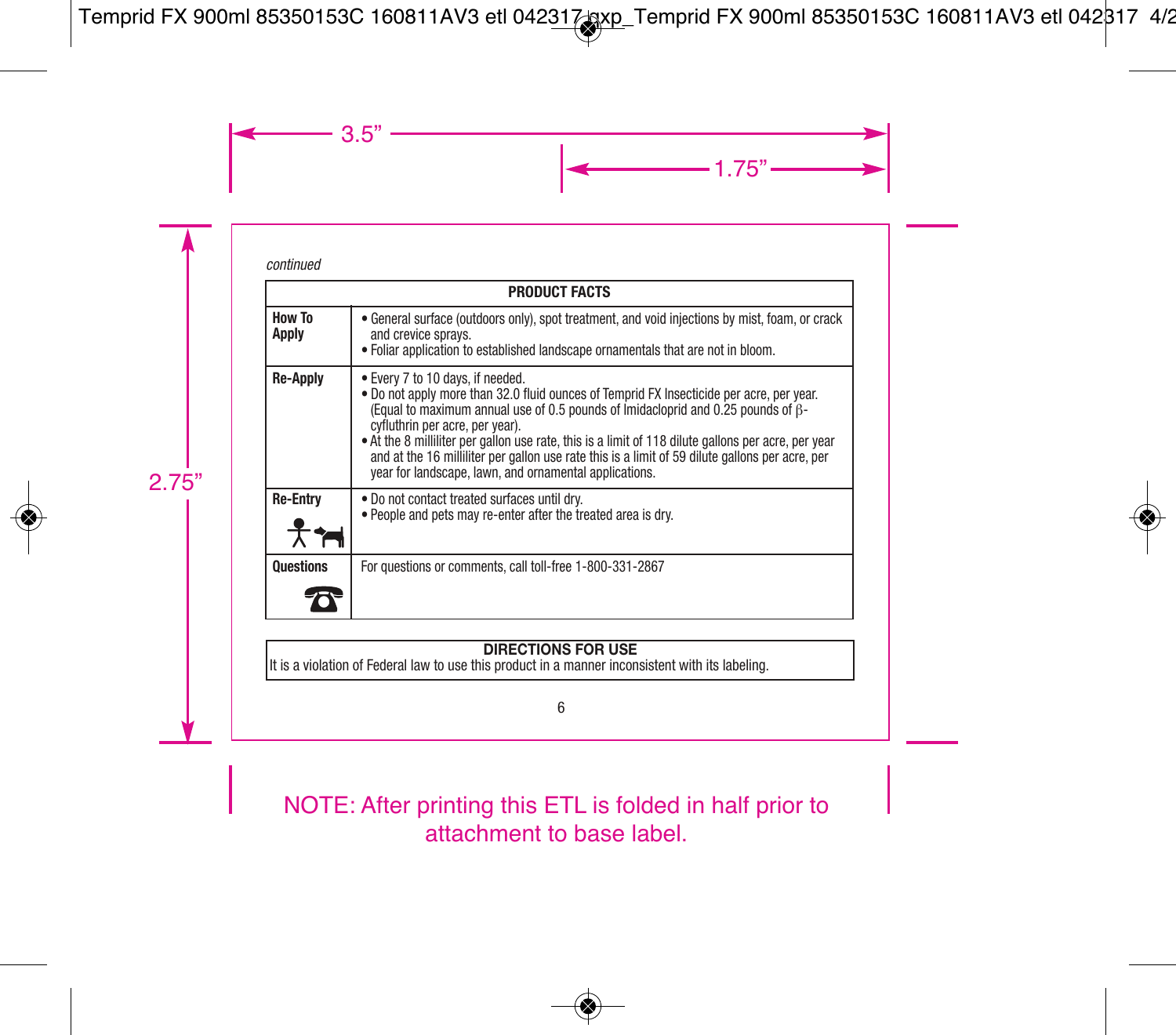

**Do not apply Temprid FX Insecticide while bees are foraging. Do not apply Temprid FX Insecticide to plants that are flowering. Only apply after all flower petals have fallen off.**

### **INDOOR PESTS**

FOR RESIDUAL PEST CONTROL IN BUILDINGS, STRUCTURES, AND MODES OF TRANSPORT Use Temprid FX Insecticide as a spot spray or crack and crevice treatment inside buildings and structures. This includes schools, factories, stores, warehouses, hospitals, food processing facilities (non food/feed areas), and modes of transport. For a list of common facilities where this product may be used, see Appendix.

| Ants<br>Bed buas<br>Boxelder buas<br>Carpet beetles<br>l Centipedes<br>Clothes moths<br>Clover mites<br>Cluster flies<br>Cockroaches | Blue or Green Bottle flies<br>Brown marmorated stink bugs | Crickets<br>Darkling beetles<br><b>Dermestids</b><br>Earwigs<br>Elm leaf beetles<br>Elm seed buas<br><b>Firebrats</b><br><b>Flesh flies</b><br><b>Flies</b><br>Fruit flies<br>Gnats | Hide beetles<br>Hornets<br>House flies<br>Kudzu (globular<br>stink) buas<br>Leather beetles<br>Midaes<br><b>Millipedes</b><br>Moths<br>Multicolored Asian<br>lady beetles | <b>Phorid flies</b><br>Pill buas<br>Sciarid flies (fungus gnats)<br>Silverfish<br>Sow bugs<br>Spiders<br>Wasps<br>Western conifer seed bugs<br>Yellow jackets |
|--------------------------------------------------------------------------------------------------------------------------------------|-----------------------------------------------------------|-------------------------------------------------------------------------------------------------------------------------------------------------------------------------------------|---------------------------------------------------------------------------------------------------------------------------------------------------------------------------|---------------------------------------------------------------------------------------------------------------------------------------------------------------|
| Where To<br><b>Apply</b>                                                                                                             | tures.                                                    |                                                                                                                                                                                     | • Treat where pests have been seen or found, or can find shelter.                                                                                                         | • Use only as a spot spray or crack and crevice or void treatments inside buildings and struc-                                                                |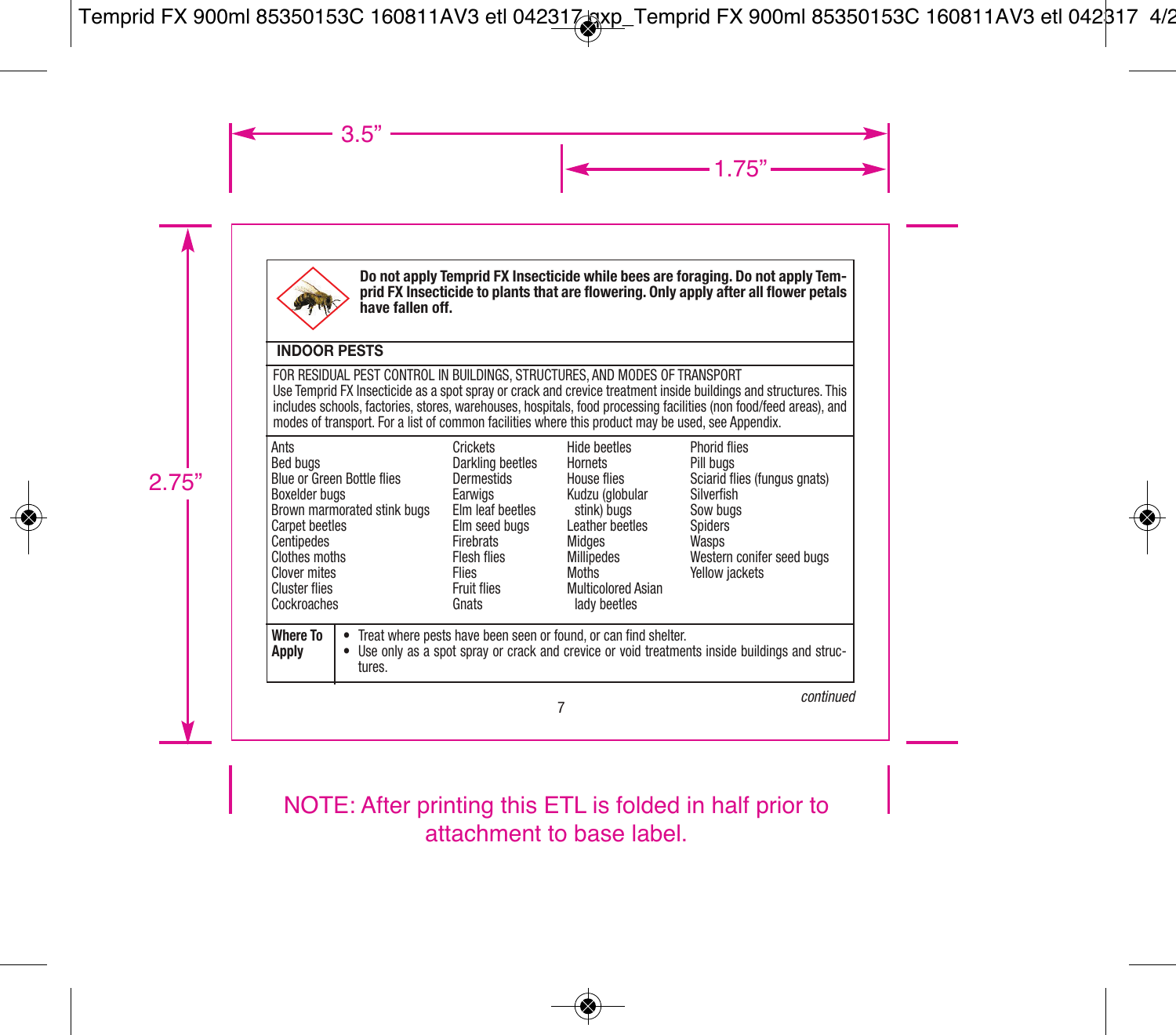|                                                                       | <b>INDOOR PESTS (continued)</b>                                                                                                                                                                                                                                                                                                                                                                                                                                                                                                                                                                                                                                                                                           |
|-----------------------------------------------------------------------|---------------------------------------------------------------------------------------------------------------------------------------------------------------------------------------------------------------------------------------------------------------------------------------------------------------------------------------------------------------------------------------------------------------------------------------------------------------------------------------------------------------------------------------------------------------------------------------------------------------------------------------------------------------------------------------------------------------------------|
| Where<br><b>To Apply</b>                                              | Treat entry points, such as around water pipes, doors, windows, and eaves.<br>• Treat areas where pests normally feed or hide, such as baseboards, corners, around water<br>pipes, behind or under refrigerators, cabinets, sinks, and stoves.<br>• Mist or foam applications can be made behind veneers, piers, and chimney bases, into rubble<br>foundations, into block voids or structural voids, wall voids, under slabs, stoops, porches, or to<br>the soil in crawlspaces, and other similar voids.<br>• Spot treat (not to exceed 2 square feet) floor or rugs beneath furniture, in closets, and storage<br>areas, but do not apply to entire floor area.                                                        |
| <b>Use Rate</b>                                                       | 0.075% - - 0.27 fl oz (8 milliliters) per gallon of water.<br>٠<br>$\bullet$ 0.15% - - 0.54 fl oz (16 milliliters) per gallon of water.<br>• Except for bed bugs, use the higher specified rate for severe infestations, faster knockdown,<br>and longer residual. For bed bugs, do not exceed an application rate of 0.075% - 0.27 fl oz (8<br>milliliters) of Temprid FX Insecticide per gal of water.                                                                                                                                                                                                                                                                                                                  |
| How To<br>Apply (also<br>see Appli-<br>cation For<br>Indoor<br>Pests) | • Remove or tightly cover fish tanks and disconnect aerators during application.<br>• Keep people and pets away from sites of application until treated surfaces are completely<br>dry.<br>• Do not contact treated surfaces until dry.<br>• When treating areas over your head, wear eye protection (safety glasses, goggles, or face<br>shield) and dust mask or particulate respirator.<br><b>Spot Applications:</b><br>• Use a low-pressure system (do not exceed 50 psi at nozzle tip) with a fan-type nozzle to<br>apply the dilution uniformly.<br>• In the home, cover all food processing surfaces and utensils or thoroughly wash following<br>treatment. Cover exposed food or remove from area being treated. |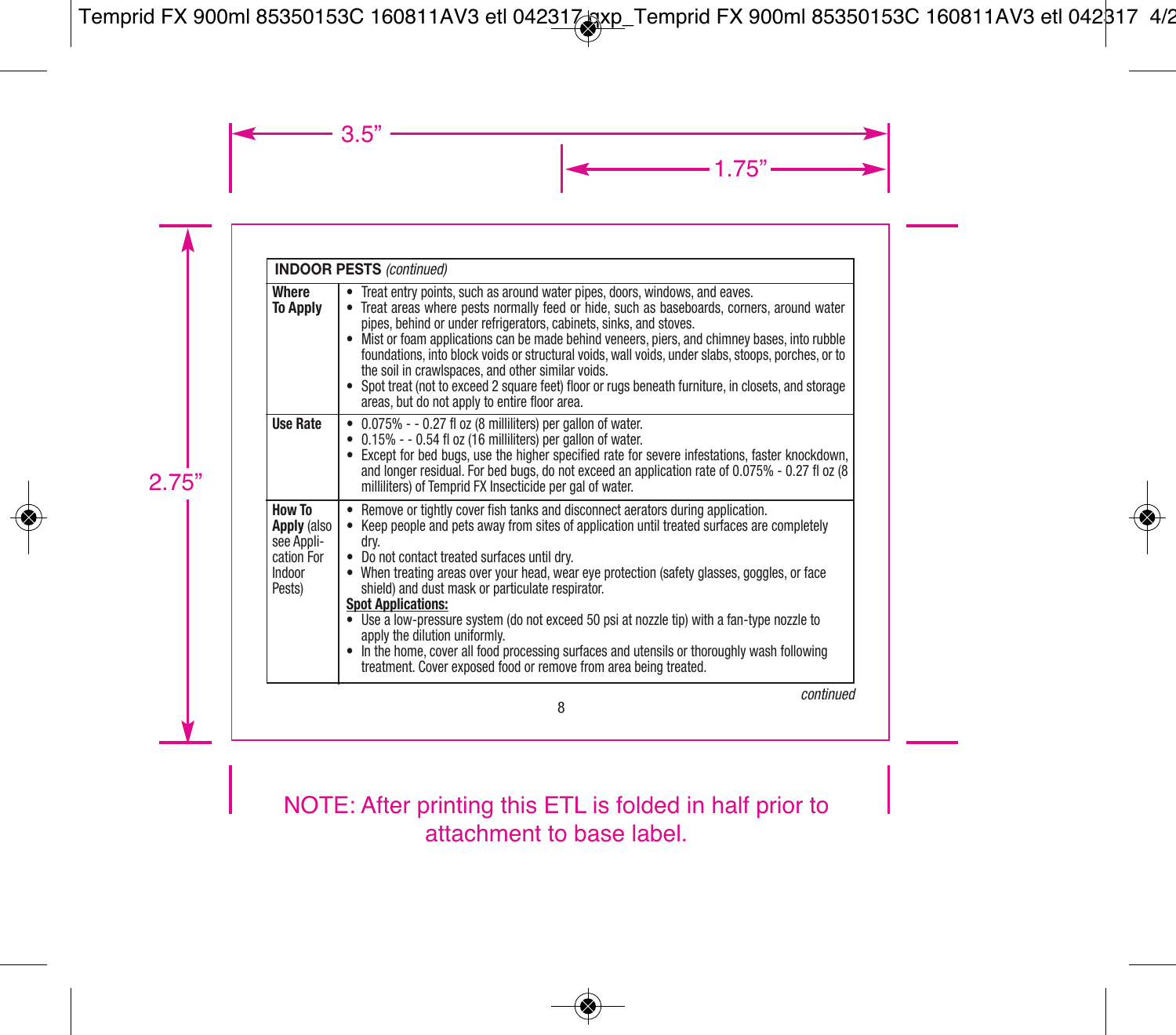|                                                                      | <b>INDOOR PESTS (continued)</b>                                                                                                                                                                                                                                                                                                                                                                                                                                                                                                                                                                                                                                                                                                                                                                                                         |
|----------------------------------------------------------------------|-----------------------------------------------------------------------------------------------------------------------------------------------------------------------------------------------------------------------------------------------------------------------------------------------------------------------------------------------------------------------------------------------------------------------------------------------------------------------------------------------------------------------------------------------------------------------------------------------------------------------------------------------------------------------------------------------------------------------------------------------------------------------------------------------------------------------------------------|
| How To<br>Apply (also<br>see Applica-<br>tion For In-<br>door Pests) | Spray, Mist, or Foam Crack and Crevice or Void Applications:<br>Spray, mist or foam directly into cracks and crevices or voids where pests or their nests are<br>present. Apply the volume of spray, mist, or foam sufficient to cover the area.<br>• Spray: Use a low-pressure system (do not exceed 50 psi at nozzle tip) with a pinpoint or<br>variable pattern nozzle, or applicator equipment that delivers low volume treatments.<br>• Mist: Use appropriate mist generating equipment. Do not allow mist to drift out of void<br>spaces into commonly occupied areas of the structure.<br>• Foam: Use appropriate foam generating equipment to supply a sufficient volume of foam.<br>Mix the dilution with manufacturer's specified volume of foaming agent.                                                                    |
| <b>When To</b><br>Apply                                              | • When pests are seen or found.<br>• Re-apply every 7 to 10 days if needed.                                                                                                                                                                                                                                                                                                                                                                                                                                                                                                                                                                                                                                                                                                                                                             |
| Application<br><b>Restrictions</b>                                   | Do not apply in food/feed areas of food and feed handling establishments.<br>Do not apply broadcast treatments to floors or floor coverings.<br>• Do not apply in hospital and/or nursing home rooms while they are occupied.<br>• Do not apply in classrooms while they are occupied.<br>• Do not apply as a space spray.<br>• Do not allow excessive dripping or run-off to occur from vertical or overhead surfaces.<br>• Do not apply where electrical short circuits can occur: use a dust or dry bait in these areas.<br>• Do not apply to furniture or upholstery where prolonged contact with humans will occur.<br>• Do not spray bed linens or other materials which come in direct contact with occupants of<br>the bed.<br>• Do not apply more than 5 gallons of diluted product indoors per individual applicator per day. |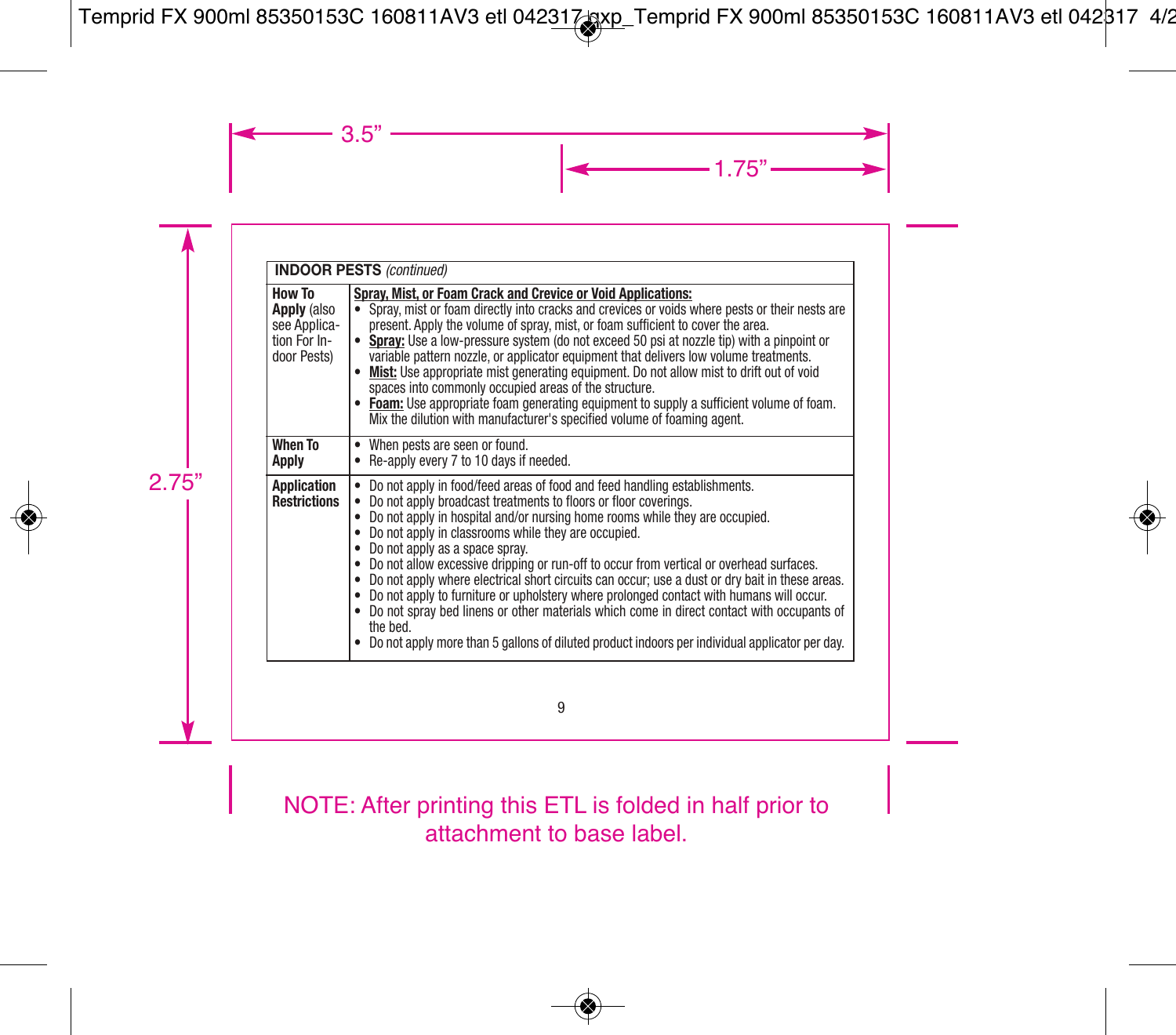|                                                                                                          | <b>APPLICATION FOR INDOOR PESTS</b>                                                                                                                                                                                                                                                                                                                                                                                                                                                                                                                                                                                                                                                                                                                                                                                                                                                                                                                                                                                                                                                                                                                                                                                                                                                              |
|----------------------------------------------------------------------------------------------------------|--------------------------------------------------------------------------------------------------------------------------------------------------------------------------------------------------------------------------------------------------------------------------------------------------------------------------------------------------------------------------------------------------------------------------------------------------------------------------------------------------------------------------------------------------------------------------------------------------------------------------------------------------------------------------------------------------------------------------------------------------------------------------------------------------------------------------------------------------------------------------------------------------------------------------------------------------------------------------------------------------------------------------------------------------------------------------------------------------------------------------------------------------------------------------------------------------------------------------------------------------------------------------------------------------|
| <b>Crawling Insects</b><br>Cockroaches.<br>Crickets, Silver-<br>fish, Spiders, and<br>other listed pests | Use a coarse, low-pressure spray (do not exceed 50 psi at nozzle tip).<br>Treat entry points such as around water pipes, doors, windows, and eaves. Treat areas<br>where pests normally feed or hide such as baseboards, corners, around water pipes, under<br>refrigerators, cabinets, sinks, and stoves, being sure to spray cracks and crevices. Spot<br>treat floor or rugs beneath furniture, in closets, and storage areas, but do not apply to<br>entire floor area.<br>For more difficult to control pests, like certain spiders, direct contact spray is required for<br>effective control.                                                                                                                                                                                                                                                                                                                                                                                                                                                                                                                                                                                                                                                                                             |
| <b>Bed bugs</b>                                                                                          | Use Rate: 0.075% - 0.27 fl oz (8 milliliters) of Temprid FX Insecticide per gal of water.<br>Controls bed bug populations that are resistant to pyrethroid insecticides. Efficacy<br>of this product is not affected by heat treatments, so applications can be made before<br>heat treatments in integrated bed bug elimination programs. Spray bugs and eggs<br>directly wherever possible following site directions below. Bed bug eggs that are<br>directly treated with this product are killed outright, and young nymphs that emerge<br>from eggs are killed by dried residues.<br>For infested mattresses, remove linens and wash before reuse. Apply to tufts, seams,<br>folds, and edges until moist. Allow to dry before remaking bed.<br>Apply to bedsprings, box springs, and the interior of bed frames or headboards, in-<br>cluding all cracks and joints.<br>When bed bugs are found in upholstered furniture, apply only to the infested tufts,<br>seams, folds, and edges, but do not apply to flat surfaces where prolonged human<br>contact will occur. If bugs heavily infest furniture (inside cushions and/or batting).<br>apply a labeled insecticide dust or consider fumigation.<br>Apply as a crack and crevice treatment to all baseboards, moldings, beneath floor |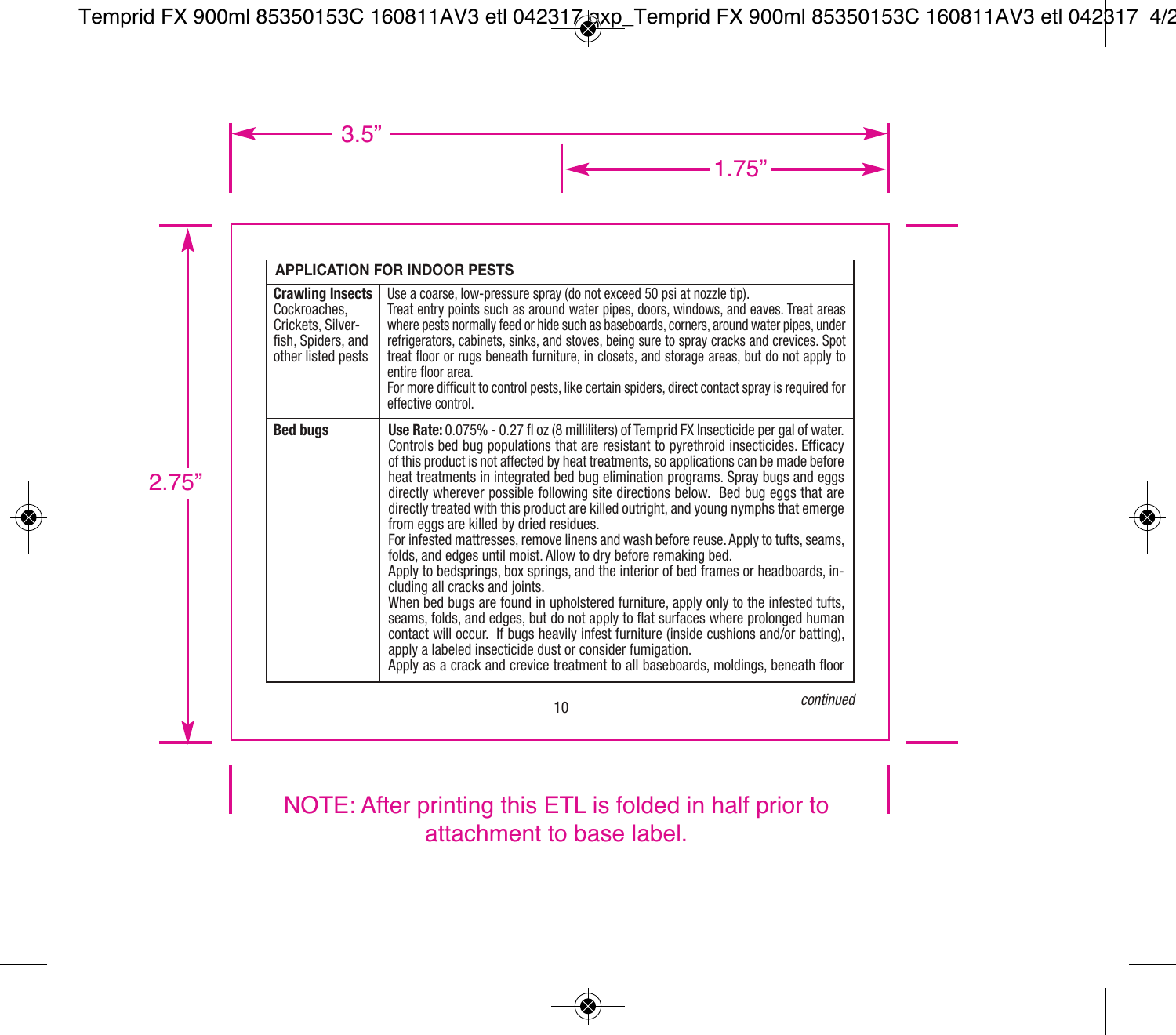|                                        | <b>APPLICATION FOR INDOOR PESTS (continued)</b>                                                                                                                                                                                                                                                                                                                                                                |
|----------------------------------------|----------------------------------------------------------------------------------------------------------------------------------------------------------------------------------------------------------------------------------------------------------------------------------------------------------------------------------------------------------------------------------------------------------------|
| <b>Bed buas</b>                        | coverings and carpets, closets, shelves, curtains, furniture and picture frames that may<br>provide harborage to bed bugs.<br>Inside empty luggage, apply to seams, folds and edges until moist; remove all clothes<br>and other articles from luggage before application and allow treated areas to thoroughly<br>dry before use.<br>Re-apply every 7 to 10 days, as needed, until infestation is eliminated. |
| Ants                                   | Apply to ant trails on walls, tile, baseboards, around pipes, under cabinets, and other<br>places where ants are active.<br>Treat entry points such as windows, doors, or sites where utilities enter the structure:<br>also see directions for use in Outdoor/Perimeter Pests section.<br>Treat nests when possible.                                                                                          |
| <b>Listed Flying</b><br><b>Insects</b> | Apply to surfaces where these pests congregate, collect, or rest.                                                                                                                                                                                                                                                                                                                                              |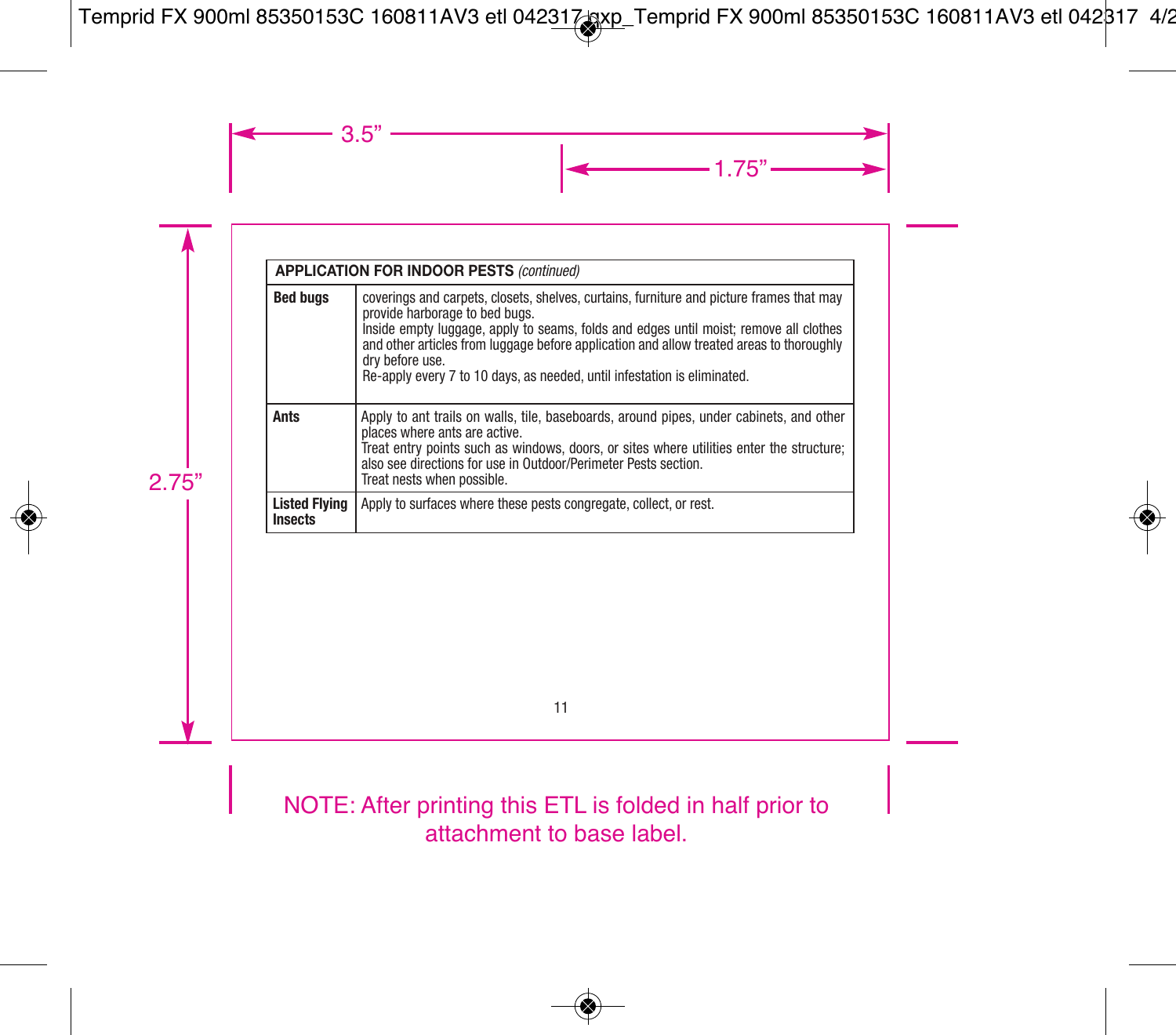| <b>OUTDOOR/PERIMETER PESTS</b>                                                                                                                                                                                                                                                                                                                                                                                                                                                                                                                                                                                                                                                                                                                                                                                                                                                                                                                                                                                                                                                                                                                                                                                                                                                                              |                                                                                                                            |                                                                                                                      |                                                                                                                                 |                                                                                                        |
|-------------------------------------------------------------------------------------------------------------------------------------------------------------------------------------------------------------------------------------------------------------------------------------------------------------------------------------------------------------------------------------------------------------------------------------------------------------------------------------------------------------------------------------------------------------------------------------------------------------------------------------------------------------------------------------------------------------------------------------------------------------------------------------------------------------------------------------------------------------------------------------------------------------------------------------------------------------------------------------------------------------------------------------------------------------------------------------------------------------------------------------------------------------------------------------------------------------------------------------------------------------------------------------------------------------|----------------------------------------------------------------------------------------------------------------------------|----------------------------------------------------------------------------------------------------------------------|---------------------------------------------------------------------------------------------------------------------------------|--------------------------------------------------------------------------------------------------------|
| Ants<br><b>Blue or Green Bottle flies</b><br>Boxelder bugs<br>Brown marmorated stink<br>bugs<br>Carpenter ants<br>Centipedes<br>Cockroaches<br><b>Cluster flies</b>                                                                                                                                                                                                                                                                                                                                                                                                                                                                                                                                                                                                                                                                                                                                                                                                                                                                                                                                                                                                                                                                                                                                         | Clover mites<br>Crickets<br>Earwigs<br>Elm leaf beetles<br>Elm seed bugs<br>Fire ants<br>Firebrats<br>Fleas<br>Flesh flies | Flies<br>Gnats<br>Ground beetles<br>Hornets<br>House flies<br>Kudzu (globular<br>stink) bugs<br>Midaes<br>Millipedes | <b>Moths</b><br>Mosquitoes<br>Multicolored Asian<br>lady beetles<br>Pill buas<br>Scorpions<br>Silverfish<br>Sow buas<br>Spiders | Springtails<br>Stable flies<br><b>Ticks</b><br>Wasps<br>Western conifer<br>seed bugs<br>Yellow jackets |
| Where<br>Apply to surfaces on buildings, porches, patios, and other structures, around doors and windows,<br><b>To Apply</b><br>eaves and attic vents, utility entry points, soffit areas, and other exterior openings (including foun-<br>dation cracks or drilled holes) where these pests enter the structure or where they have been<br>seen or found, or can find shelter.<br>• To prevent or to control infestations outdoors, treat the outside of the structure, to include walls<br>(to a height of 2 to 3 feet), around doors, windows, and soffits where pests are active or may enter<br>or hide. Treat the soil, turf, or other non-flowering ground covering adjacent to the structure (in a<br>band up to 10 feet wide) and wherever pests are seen, have been found, or can find shelter.<br>• In ant management programs, apply to shrubs or ornamental plant beds that are not blooming,<br>and where ants may find food or forage.<br>In mosquito and occasional invader management programs, apply to trees, shrubs, or ornamental<br>plant beds that are not blooming.<br>• In flea and tick management programs, apply along paths, tall grass, and other vegetation that is<br>not blooming.<br>• To control listed stinging insects, treat nests and/or mounds wherever they occur. |                                                                                                                            |                                                                                                                      |                                                                                                                                 |                                                                                                        |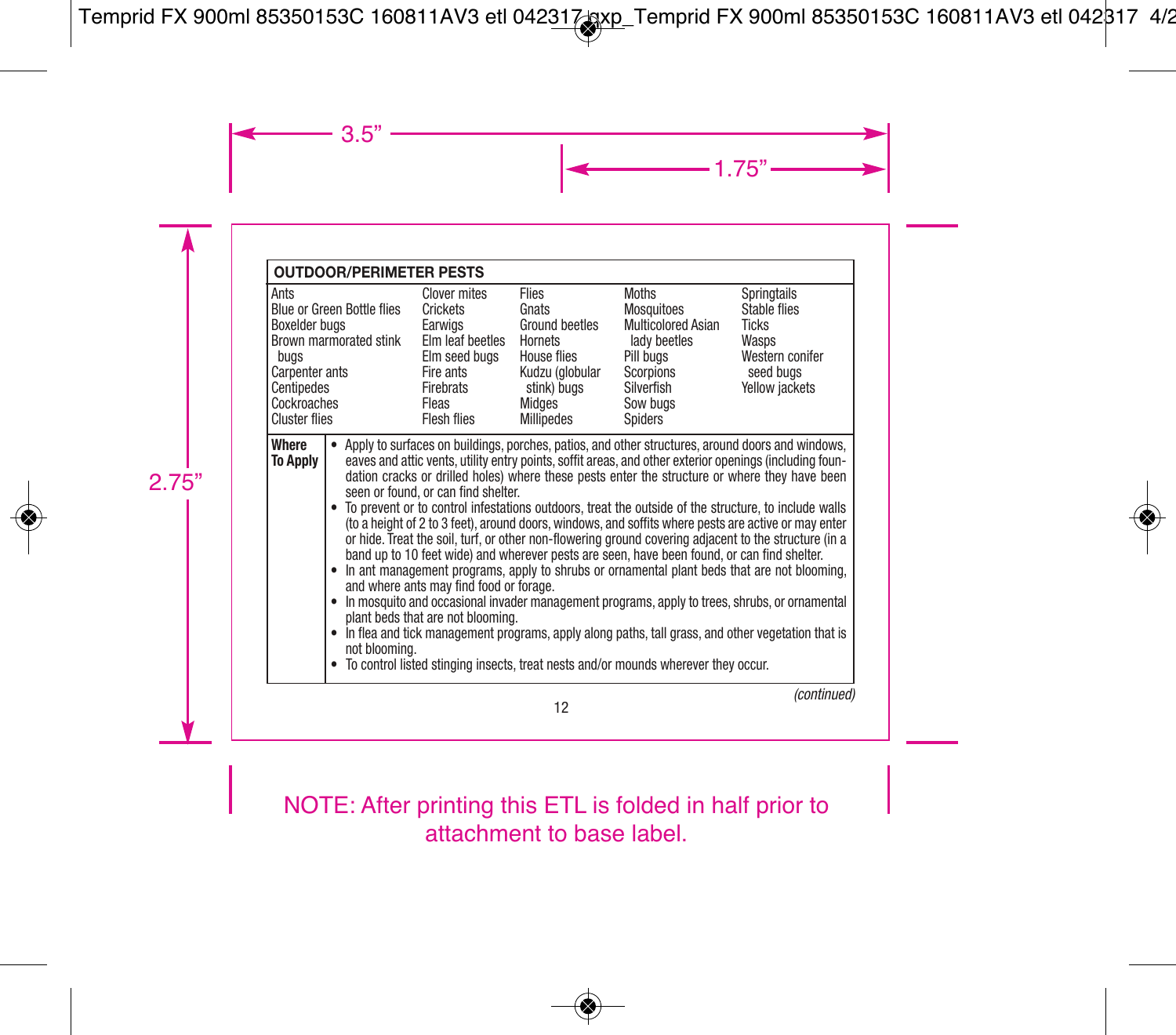| <b>OUTDOOR/PERIMETER PESTS (continued)</b>                                                  |                                                                                                                                                                                                                                                                                                                                                                                                                                                                                                                                                                                            |                                                                                                                                                                                                                                                   |                                            |                                                   |  |
|---------------------------------------------------------------------------------------------|--------------------------------------------------------------------------------------------------------------------------------------------------------------------------------------------------------------------------------------------------------------------------------------------------------------------------------------------------------------------------------------------------------------------------------------------------------------------------------------------------------------------------------------------------------------------------------------------|---------------------------------------------------------------------------------------------------------------------------------------------------------------------------------------------------------------------------------------------------|--------------------------------------------|---------------------------------------------------|--|
| <b>Use Rate</b>                                                                             |                                                                                                                                                                                                                                                                                                                                                                                                                                                                                                                                                                                            | $\bullet$ 0.075% - $\circ$ 0.27 fl oz (8 milliliters) per 1,000 sq ft of surface.<br>$\bullet$ 0.15% - - 0.54 fl oz (16 milliliters) per 1,000 sq ft of surface.<br>• Always use the 0.15% rate for fire ants, hornets, wasps and yellow jackets. |                                            |                                                   |  |
| <b>How To</b><br><b>Apply</b> (also<br>see Applica-<br>tions For Out-<br>door/<br>Perimeter | High volume applications using power sprayers: In power sprayers, adjust the rate of prod-<br>uct dilution to apply 8 to 16 milliliters of Temprid FX Insecticide per 1,000 square feet in suf-<br>ficient water to provide adequate coverage. For example, mixing 4.5 fluid ounces (133<br>milliliters) of this product in a 50 gallon tank, when applied in a volume of 3.0 gallons per<br>1,000 square feet, will apply 0.27 fluid ounces of this product per 1,000 square feet. The table<br>below gives examples of end use dilutions for typical power spraying application volumes: |                                                                                                                                                                                                                                                   |                                            |                                                   |  |
| Pests)                                                                                      |                                                                                                                                                                                                                                                                                                                                                                                                                                                                                                                                                                                            |                                                                                                                                                                                                                                                   | <b>DILUTION RATE CHART</b>                 |                                                   |  |
|                                                                                             |                                                                                                                                                                                                                                                                                                                                                                                                                                                                                                                                                                                            | <b>Amount of Product</b><br>fluid ounces (milliliters)                                                                                                                                                                                            | <b>Application Volume</b><br>gallons water | <b>Concentration (% AI)</b><br>In spray solution  |  |
|                                                                                             |                                                                                                                                                                                                                                                                                                                                                                                                                                                                                                                                                                                            | 0.27(8)                                                                                                                                                                                                                                           | 2<br>3<br>4<br>5                           | 0.075%<br>0.038%<br>0.025%<br>0.019%<br>0.015%    |  |
|                                                                                             |                                                                                                                                                                                                                                                                                                                                                                                                                                                                                                                                                                                            | 0.54(16)                                                                                                                                                                                                                                          | $\frac{2}{3}$<br>5                         | 0.150%<br>0.075%<br>0.050%<br>0.038%<br>$0.030\%$ |  |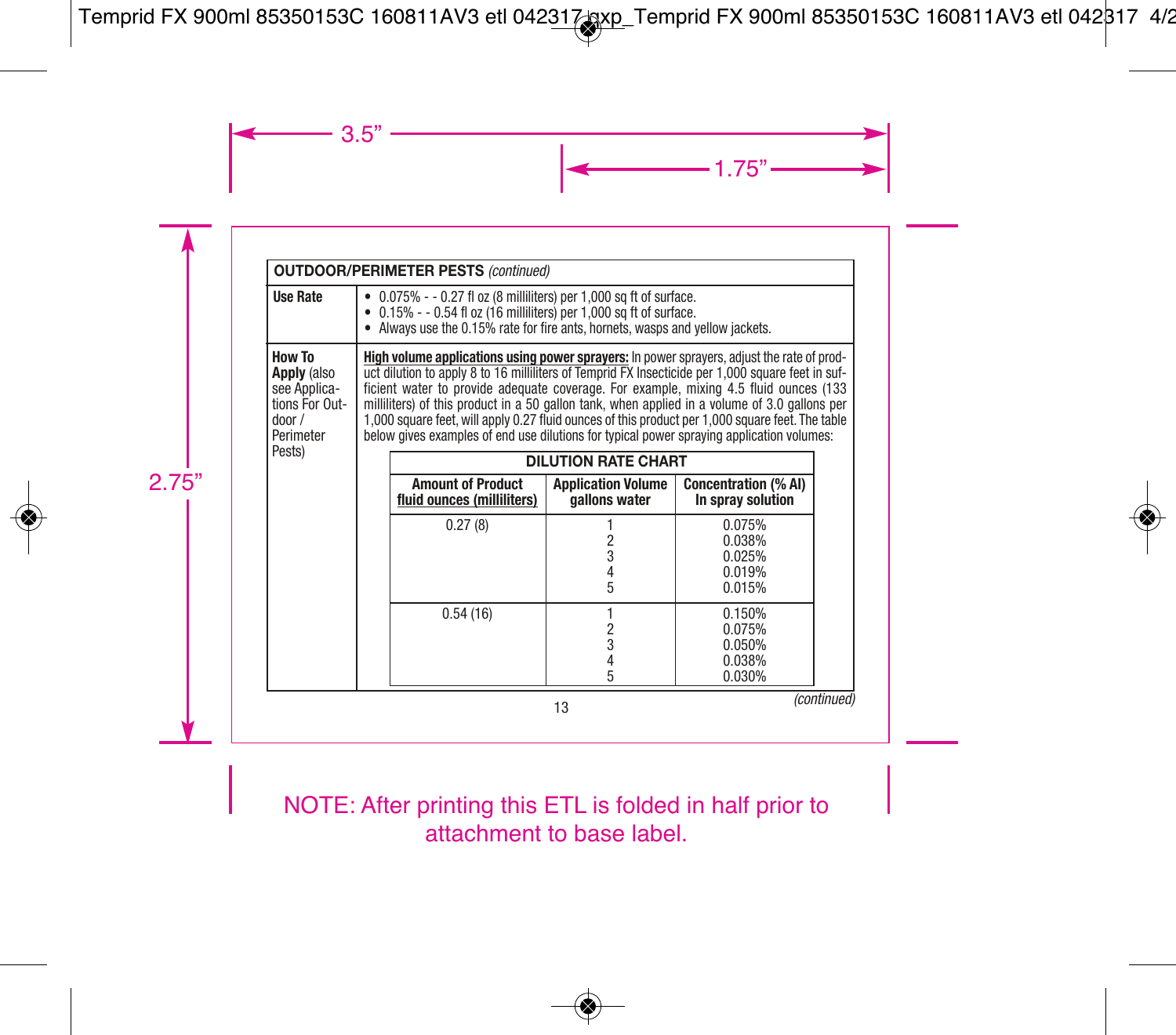|                                                                                             | <b>OUTDOOR/PERIMETER PESTS (continued)</b>                                                                                                                                                                                                                                                                                                                                                                                                                                                                                                                                                                                                                                                                                                                                                                                                  |
|---------------------------------------------------------------------------------------------|---------------------------------------------------------------------------------------------------------------------------------------------------------------------------------------------------------------------------------------------------------------------------------------------------------------------------------------------------------------------------------------------------------------------------------------------------------------------------------------------------------------------------------------------------------------------------------------------------------------------------------------------------------------------------------------------------------------------------------------------------------------------------------------------------------------------------------------------|
| How To<br><b>Apply</b> (also see<br><b>Applications For</b><br>Outdoor/<br>Perimeter Pests) | Apply enough dilution to adequately cover the area without excessive dripping or run-<br>off. Volume can vary depending on the surface type treated. For example, mulch requires<br>more spray than bare soil. Do not contact treated surfaces until dry.                                                                                                                                                                                                                                                                                                                                                                                                                                                                                                                                                                                   |
| <b>When To</b><br><b>Apply</b>                                                              | When pests are seen or found.<br>• Re-apply every 7 to 10 days if needed, not to exceed max rate per calendar year.<br>• Do not allow this product to contact plants in bloom.<br>Do not apply more than 32.0 fluid ounces of Temprid FX Insecticide per acre, per<br>year for landscape, lawn, and ornamental applications. Maximum annual use of 0.5<br>pounds of imidacloprid and 0.25 pounds of B-cyfluthrin per acre, per year.<br>• At the 8 milliliter per gallon use rate, this is a limit of 118 dilute gallons per acre, per<br>year and at the 16 milliliter per gallon use rate, this is a limit of 59 dilute gallons per<br>acre, per year for landscape, lawn, and ornamental applications.                                                                                                                                   |
| <b>Application</b><br><b>Restrictions</b>                                                   | Do not apply more than 32.0 fluid ounces of Temprid FX Insecticide per acre, per year.<br>Maximum annual use of 0.5 pounds of imidacloprid and 0.25 pounds of β-cyfluthrin<br>per acre, per year.<br>Do not apply directly to impervious horizontal surfaces such as sidewalks, driveways,<br>and patios except as a spot or crack and crevice treatment. During application, do not<br>allow pesticide to enter or run off into storm drains, drainage ditches, gutters, or surface<br>waters. All outdoor applications, if permitted elsewhere on this label, must be limited to<br>spot or crack and crevice treatments only, except for the following permitted uses:<br>1. Applications to soil or vegetation, as listed on this label, around structures;<br>2. Applications to lawns, and other vegetation, as listed on this label; |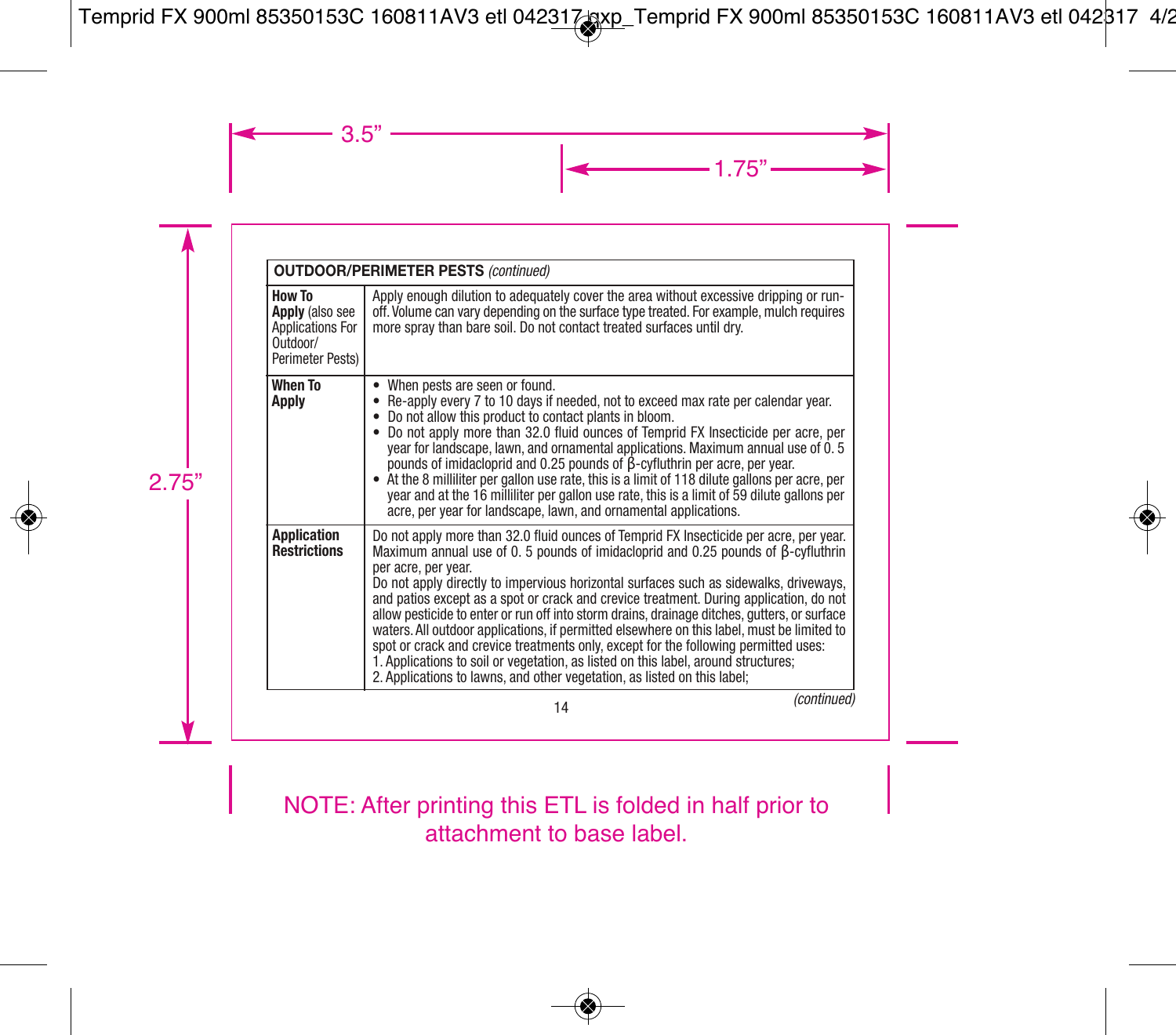| OUTDOOR/PERIMETER PESTS (continued) |                                                                                                                                                                                                                                                                                                                                                                                                                                                                                                                                                                                                                                                                                                                                                                                                                                                                                                                                                                                                                                   |
|-------------------------------------|-----------------------------------------------------------------------------------------------------------------------------------------------------------------------------------------------------------------------------------------------------------------------------------------------------------------------------------------------------------------------------------------------------------------------------------------------------------------------------------------------------------------------------------------------------------------------------------------------------------------------------------------------------------------------------------------------------------------------------------------------------------------------------------------------------------------------------------------------------------------------------------------------------------------------------------------------------------------------------------------------------------------------------------|
| Application<br><b>Restrictions</b>  | 3. Applications to the side of a building, up to a maximum height of 3 feet above grade;<br>4. Applications to underside of eaves, soffits, doors, or windows permanently protected<br>from rainfall by a covering, overhang, awning, or other structure:<br>5. Applications around potential pest entry points into buildings, when limited to a surface<br>band not to exceed one inch in width:<br>6. Applications made through the use of a coarse, low pressure spray to only those portions<br>of surfaces that are directly above bare soil, lawn, turf, mulch, or other vegetation, as<br>listed on this label, and not over an impervious surface, drainage, or other condition<br>that could result in runoff into storm drains, drainage ditches, gutters, or surface waters,<br>in order to control occasional invaders or aggregating pests.<br>7. Do not allow this product to contact plants in bloom.<br>8. Do not apply this product, by any application method, to linden, basswood, or other Tilia<br>species. |

|      | <b>APPLICATION FOR OUTDOOR/PERIMETER PESTS</b>                                                                                                                                                                                                                                                                                                                                                                                                                                                                                                                                                                                                                                                                                                                                                                                       |  |  |
|------|--------------------------------------------------------------------------------------------------------------------------------------------------------------------------------------------------------------------------------------------------------------------------------------------------------------------------------------------------------------------------------------------------------------------------------------------------------------------------------------------------------------------------------------------------------------------------------------------------------------------------------------------------------------------------------------------------------------------------------------------------------------------------------------------------------------------------------------|--|--|
| Ants | Locate and treat ant nests if possible. Follow trails of foraging workers, check under objects near<br>the structure, and inspect other likely nest sites. If ants are nesting in the soil, thoroughly drench or<br>inject the nest and surrounding soil. Treat ant trails around windows and doors, along sidewalks, or<br>other areas where seen. Apply a perimeter treatment as described above.<br>Temprid FX Insecticide contains a systemic insecticide (Imidacloprid), so foliar application to land-<br>scape ornamentals provides locally systemic control of aphids, scale insects, and other plant-sucking<br>insects and<br>limits the production of honeydew (an important food source for ant populations).<br>Apply a very light mist of the dilute spray, and do not allow excess run-off. Treat thoroughly for good |  |  |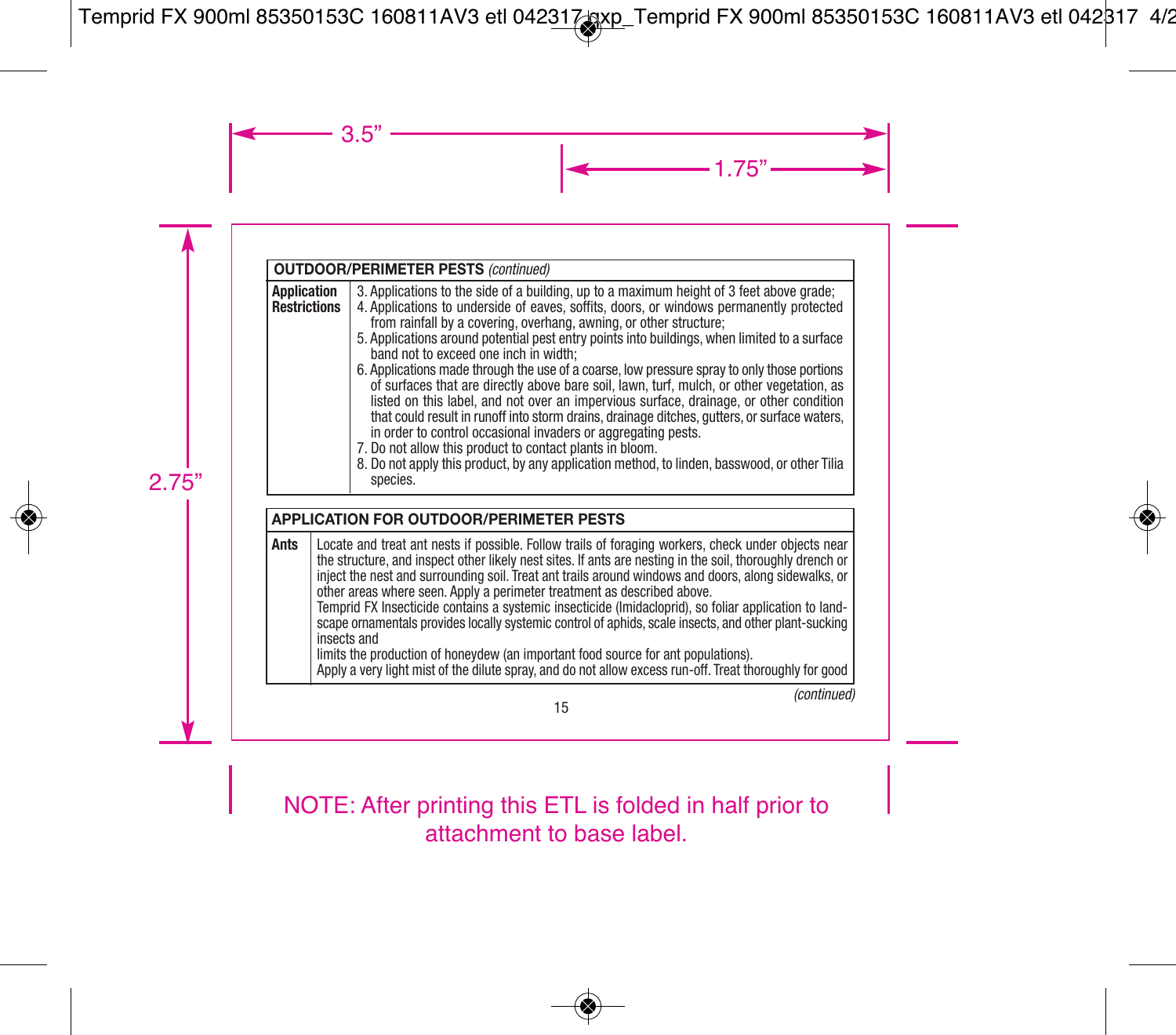|                                                                                                                      | <b>APPLICATION FOR OUTDOOR/PERIMETER PESTS (continued)</b>                                                                                                                                                                                                                                                                                                                                                                                                                                                                                                                                                                                      |
|----------------------------------------------------------------------------------------------------------------------|-------------------------------------------------------------------------------------------------------------------------------------------------------------------------------------------------------------------------------------------------------------------------------------------------------------------------------------------------------------------------------------------------------------------------------------------------------------------------------------------------------------------------------------------------------------------------------------------------------------------------------------------------|
| Ants                                                                                                                 | coverage, including the underside of leaves, as these pests often feed or rest there.<br>Aerial Nests: If ant nests are located in tree hollows or non-structural wooden con-<br>struction (e.g.; posts, fences, decks) treat the interior cavity and/or the nest site by<br>injecting a spray, mist, or sufficient volume of foam.<br>It is recommended to remove or prune away any shrubbery, bushes, and tree<br>branches touching the structure. Vegetation touching the structure may offer a route<br>of entry for ants into the structure. This may allow ants to inhabit the structure<br>without coming in contact with the treatment. |
| Hornets, wasps,<br>and vellow<br>iackets                                                                             | Use Rate: $0.15\% - 0.54$ fl oz (16 milliliters) of Temprid FX Insecticide per gal of<br>water.<br>Make pin stream applications directly to the nests. To help avoid stings treat nests<br>in the evening when the insects are inside the nest. Remove and destroy treated<br>nests to prevent emergence of newly hatched insects. If removal is not possible,<br>retreat nests if necessary.                                                                                                                                                                                                                                                   |
| <b>Occasional invaders</b><br>Boxelder buas, elm<br>leaf beetle, seed<br>buas, stink buas, and<br>other listed pests | Apply directly to insects that have congregated around doors and windows and<br>similar areas where they may enter structures. Apply perimeter treatment as de-<br>scribed above.<br>For best results, treat infested trees and shrubs early in the season. A single foliar<br>application of this product will kill stink bugs feeding on protected plants for 4<br>weeks. Tree spraying may require ornamental license - check with your local reg-<br>ulator.                                                                                                                                                                                |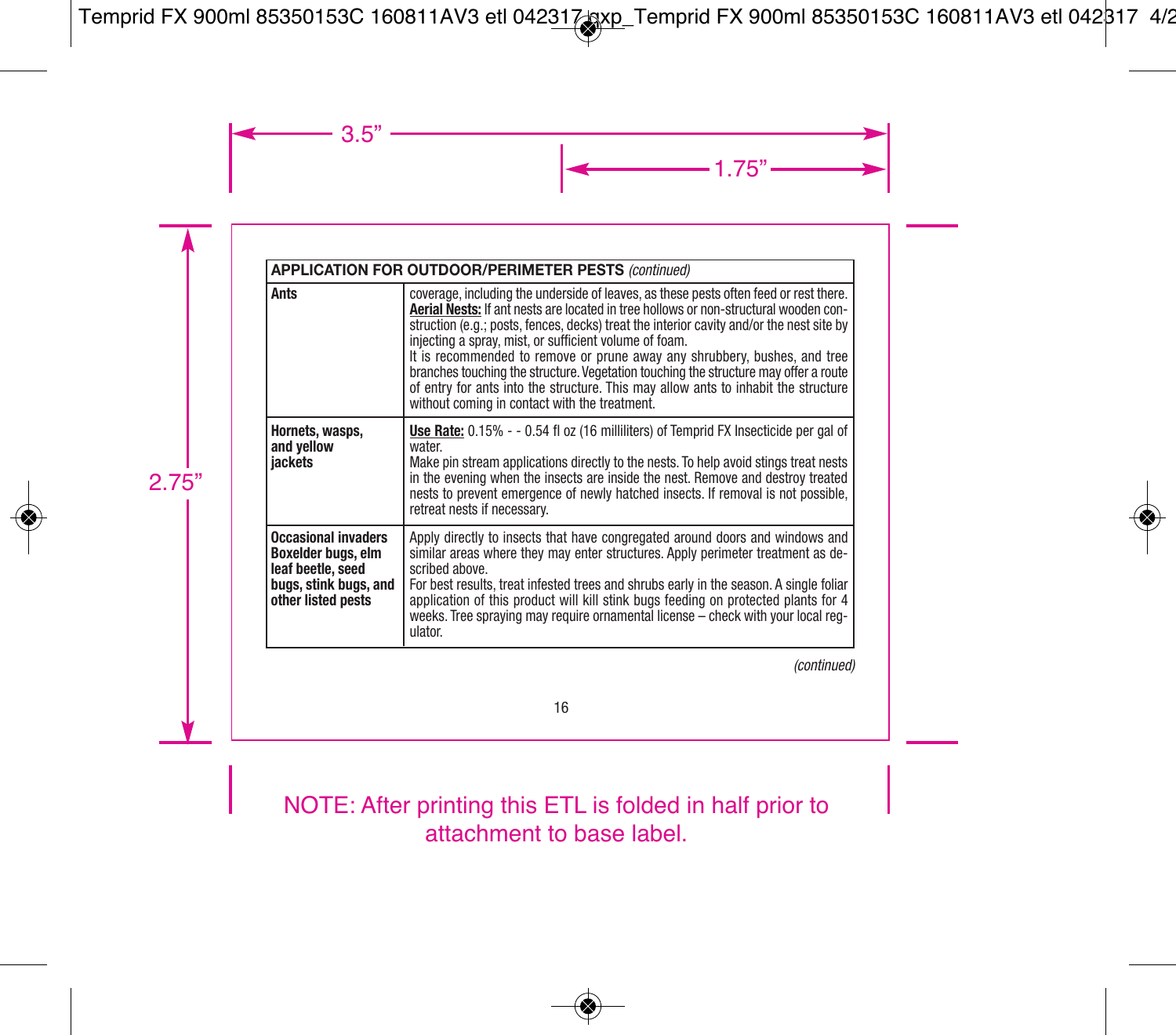|                                                                                                                         | <b>APPLICATION FOR OUTDOOR/PERIMETER PESTS (continued)</b>                                                                                                                                                                                                                                                                                                                                                                                                                                   |
|-------------------------------------------------------------------------------------------------------------------------|----------------------------------------------------------------------------------------------------------------------------------------------------------------------------------------------------------------------------------------------------------------------------------------------------------------------------------------------------------------------------------------------------------------------------------------------------------------------------------------------|
| Centipedes, ear-<br>wigs, millipedes,<br>pill bugs, sow bugs,<br>springtails, etc.                                      | Apply perimeter treatment to reduce the number of insects from entering the struc-<br>ture. Thoroughly treat mulched areas.<br>Correcting moisture problems around the structure will reduce pest pressure.                                                                                                                                                                                                                                                                                  |
| <b>Fire Ants</b>                                                                                                        | Use Rate: 0.15% - - 0.54 fl oz (16 milliliters) of Temprid FX Insecticide per gal of<br>water.<br>Thoroughly drench or inject the entire mound. When using injection treatment, you<br>must treat the bottom of the mound. Apply dilution or foam using a downward and<br>upward motion of the injector tool. For complete distribution, inject in several points<br>throughout the mound.<br>Treat new mounds as they appear.<br>. Do not use in pastures or areas of food crop production. |
| Fleas & ticks (In-<br>cluding ticks that<br>may transmit Lyme<br>Disease and Rocky<br><b>Mountain Spotted</b><br>fever) | For ticks, treat likely harborage areas like along paths, tall grass, and other vegetation.<br>For fleas, concentrate treatments in areas where pets are known to rest, as these<br>areas are larval breeding hot spots.<br>One application will kill adult fleas for 2 to 3 months and aids in control of larval fleas<br>for up to 1 month.<br>Treat the entire area where these pests could be present. Fleas and ticks may be re-<br>introduced from surrounding areas by host animals.  |
| <b>House flies and</b><br><b>Cluster flies</b>                                                                          | Apply low-volume mist or spray to outside surfaces of buildings, porches, patios,<br>garages, fences, and other areas where house flies rest.                                                                                                                                                                                                                                                                                                                                                |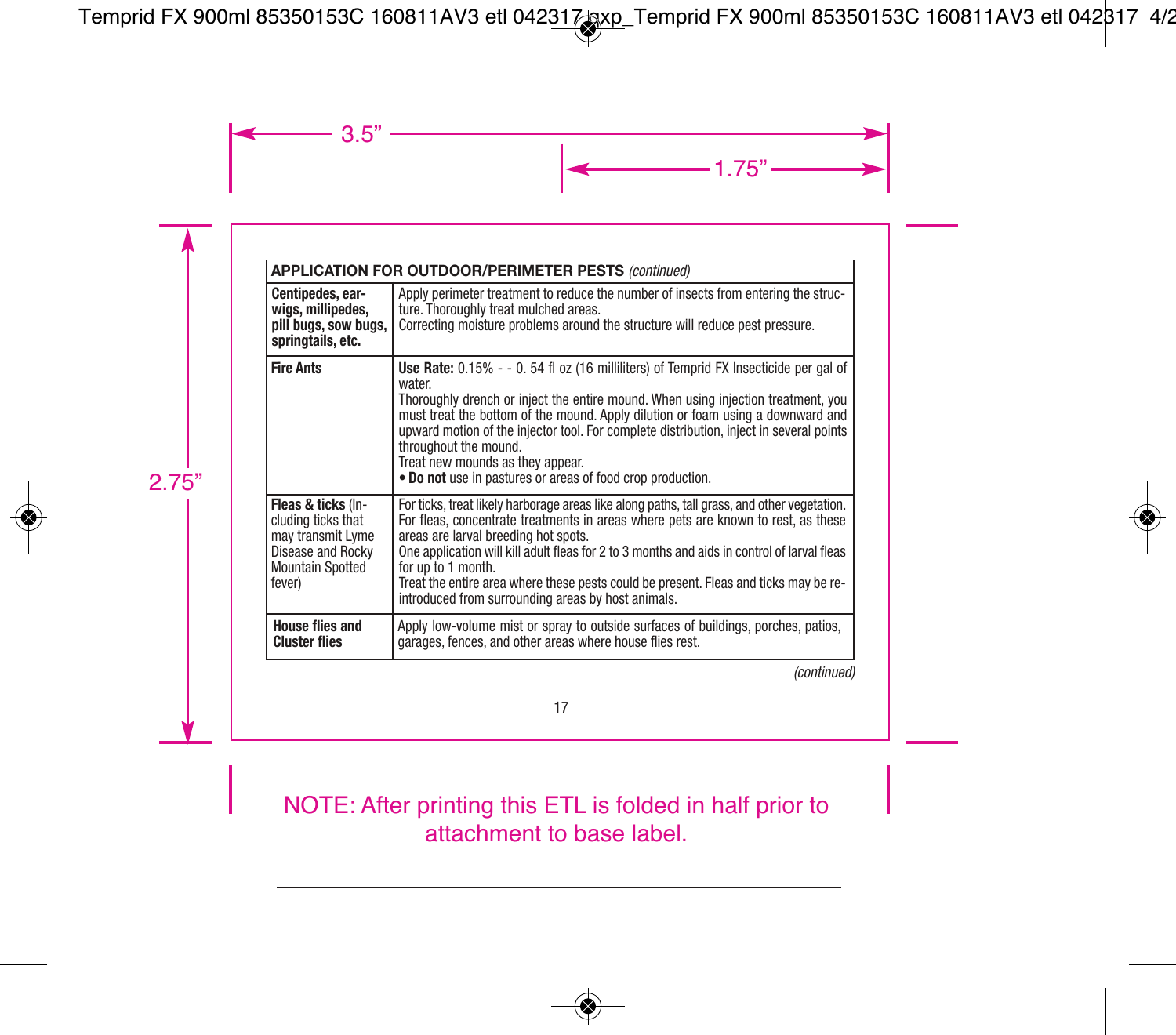|                                                                                                                       | <b>APPLICATION FOR OUTDOOR/PERIMETER PESTS (continued)</b>                                                                                                                                                                                                                                                                                                                                                                                                       |  |  |
|-----------------------------------------------------------------------------------------------------------------------|------------------------------------------------------------------------------------------------------------------------------------------------------------------------------------------------------------------------------------------------------------------------------------------------------------------------------------------------------------------------------------------------------------------------------------------------------------------|--|--|
| <b>House flies and</b><br><b>Cluster flies</b>                                                                        | Cluster flies: Treat in late summer or fall, just before cluster flies begin looking<br>for winter shelter. Spray siding, eaves, around windows and doors, window<br>screens, and attics. To help reduce infestations, treat cracks & crevices, attics,<br>and other indoor winter hiding places.                                                                                                                                                                |  |  |
| <b>Mosquitoes</b><br>(including mosquitoes<br>that may transmit Zika,<br>Denaue, Chikungunya.<br>and West Nile virus) | Treat with spray or mist around landscape plants, turf, and ground cover, under<br>decks, around building foundations, and other places where mosquitoes may<br>rest.                                                                                                                                                                                                                                                                                            |  |  |
| <b>Scorpions</b>                                                                                                      | Apply as a perimeter treatment to exterior walls and adjacent soil, to known or<br>suspected harborages of scorpions. Apply spot treatments into cracks, crevices,<br>weep holes, or other access points into hollow block walls or masonry veneer.<br>When possible, remove piles of debris and building materials near the exterior<br>wall that can harbor the pests. You may treat around piles of firewood, but do<br>not treat firewood with this product. |  |  |

| <b>WOOD-INFESTING PESTS</b>                                                  |                                                                                    |                                                         |                                         |
|------------------------------------------------------------------------------|------------------------------------------------------------------------------------|---------------------------------------------------------|-----------------------------------------|
| Drywood termites<br>Beetles<br>- Ambrosia beetles<br>- Anobiid or deathwatch | Beetles (con't)<br>- Bark beetles<br>- False powderpost<br>- Lyctid or powder post | Beetles (con't)<br>- Old house borers<br>- Wharf borers | Carpenter ants<br><b>Carpenter bees</b> |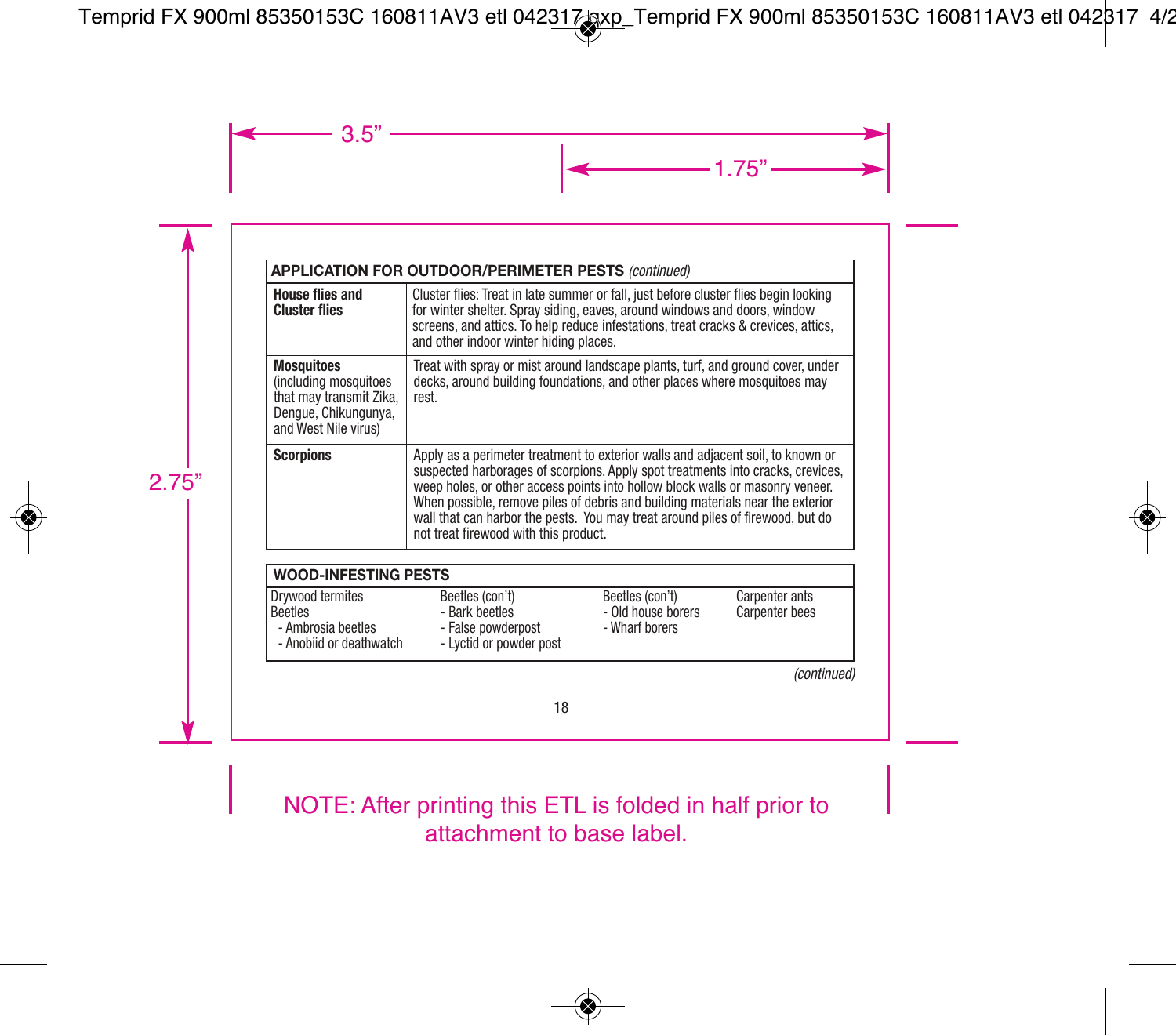| <b>WOOD-INFESTING PEST (continued)</b>                     |                                                                                                                                                                                                     |  |
|------------------------------------------------------------|-----------------------------------------------------------------------------------------------------------------------------------------------------------------------------------------------------|--|
| <b>Where To Apply</b>                                      | • For treatment of wood infested with, or subject to infestation by, wood-infesting pests,<br>. Apply where pests have been seen, found, or can find shelter.                                       |  |
| <b>Use Rate</b>                                            | .0.075% - - 0.27 fl oz (8 milliliters) of Temprid FX Insecticide per gal of water.                                                                                                                  |  |
| <b>How To Apply</b><br>(also see Applica-<br>tion section) | • Apply spray or foam as described in application section.<br>. Treatment dilutions may also be applied to wood surfaces by paint brush or rollers.<br>. Do not contact treated surfaces until dry. |  |
| <b>When To Apply</b>                                       | . When pests are seen or found.<br>. Re-apply every 7 to 10 days if needed.                                                                                                                         |  |
| <b>Foam Applications</b>                                   | . Mix end-use dilution with manufacturer's specified volume of foaming agent.                                                                                                                       |  |

| <b>APPLICATION FOR WOOD-INFESTING PESTS</b>            |                                                                                                                                                                                                                                                                                                                                                                                                                                                                                                                                                                                                                                                                                                                                                                                                                                                                                                                                          |  |
|--------------------------------------------------------|------------------------------------------------------------------------------------------------------------------------------------------------------------------------------------------------------------------------------------------------------------------------------------------------------------------------------------------------------------------------------------------------------------------------------------------------------------------------------------------------------------------------------------------------------------------------------------------------------------------------------------------------------------------------------------------------------------------------------------------------------------------------------------------------------------------------------------------------------------------------------------------------------------------------------------------|--|
| Drvwood ter-<br>mites &<br>wood-infest-<br>ing beetles | Galleries and structure voids: Treat by applying sprays, mists, or foams. Locate galleries by<br>using visual signs (frass or pellets, blistered wood, emergence or clean out holes), the presence<br>of live insects, mechanical sounding techniques, or listening devices (e.g., stethoscopes, acoustic<br>emission detectors). Penetrate the gallery system by drilling holes to receive the injector tip or<br>treatment tool. Distribute drill holes to adequately cover the gallery system. Apply as a low pres-<br>sure spray (do not exceed 50 psi at nozzle tip) or by misting, or where appropriate, by foaming.<br>It is not necessary to treat to the point where runoff is detected from adiacent holes.<br>• Avoid drilling where electrical wiring, plumbing lines, etc. are located.<br>. Do not apply where electrical shock hazards exist.<br>• Drill holes in commonly occupied areas must be sealed after treatment. |  |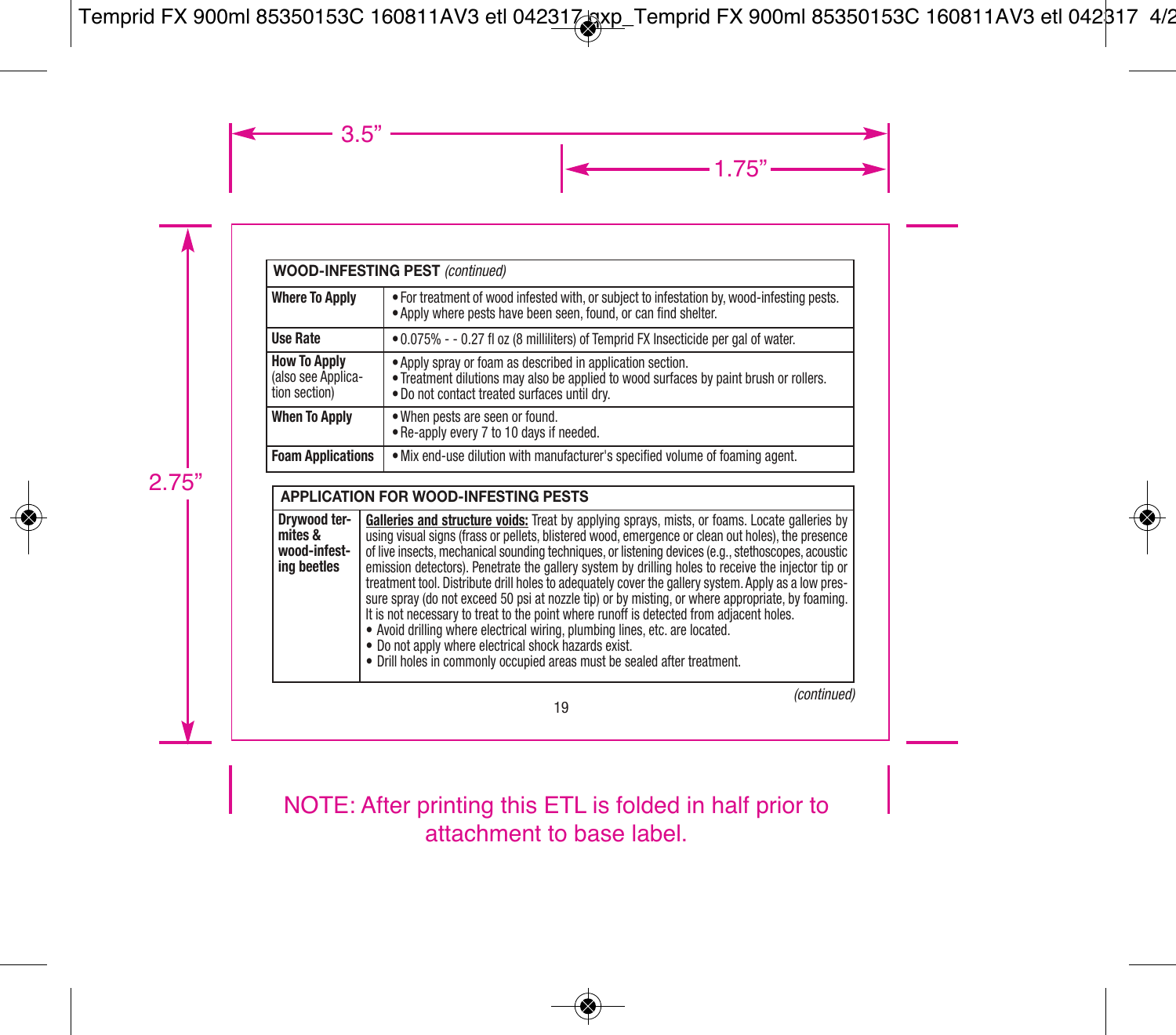| <b>APPLICATION FOR WOOD-INFESTING PESTS (continued)</b>       |                                                                                                                                                                                                                                                                                                                                                                                                                                                                                                                                                                                                                                                                                                                                                                                                                                                                                                                                                                                                                                                                                                                                                                                                                                                                                                                  |  |
|---------------------------------------------------------------|------------------------------------------------------------------------------------------------------------------------------------------------------------------------------------------------------------------------------------------------------------------------------------------------------------------------------------------------------------------------------------------------------------------------------------------------------------------------------------------------------------------------------------------------------------------------------------------------------------------------------------------------------------------------------------------------------------------------------------------------------------------------------------------------------------------------------------------------------------------------------------------------------------------------------------------------------------------------------------------------------------------------------------------------------------------------------------------------------------------------------------------------------------------------------------------------------------------------------------------------------------------------------------------------------------------|--|
| <b>Drywood</b><br>termites<br>& wood-<br>infestina<br>beetles | Wood surfaces: Treat by spray, mist, or where appropriate, foam applications. For inaccessible sur-<br>faces, drill and treat the interior of structural voids. Surfaces treated may include exposed wooden<br>surfaces in crawlspaces, basements, or attics; wooden exterior surfaces such as decks, fencing, or<br>siding; structural voids; channels in damaged wood; in spaces between wooden members of a struc-<br>ture; and junctions between wood and foundations. Apply by brushing or as a coarse, low pressure<br>spray (do not exceed 50 psi at nozzle tip) to the wood surface; apply sufficient volume to cover the<br>surface to the point of wetness, but avoid applying to the point of runoff.<br>When spraying wood surfaces overhead in living areas, cover surfaces below the treated area with<br>plastic sheeting or similar material. Do not contact treated surfaces until spray deposits have dried.                                                                                                                                                                                                                                                                                                                                                                                   |  |
| <b>Carpenter</b><br>ants                                      | Homes and other structures: Apply around doors and windows and other places where carpenter<br>ants may enter. Spray or foam into cracks and crevices, or spray, mist, or foam through small drilled<br>holes into voids where ants or nests are present. Use enough spray or foam to cover the area.<br>Inside trees, utility poles, fencing and decking materials and similar structural members, drill to find<br>the interior infested cavity and inject spray, mist, or foam using a treatment tool with a splashback<br>quard.<br>Tunneling in soil: Apply as a soil drench or inject the dilution or foam into the soil at intervals of 8 to<br>12 inches. Use 1 gallon of dilution per 8 sq ft. Treat along the edge of walls, driveways, or other hard<br>surfaces where ants are tunneling beneath the surface.<br>Protecting firewood from carpenter ants: Treat soil beneath firewood before stacking at 1 gallon<br>of dilution per 8 sq ft.<br>. Do not treat firewood with this product.<br>It is recommended to remove or prune away any shrubbery, bushes, and tree branches touching the<br>structure. Vegetation touching the structure may offer a route of entry for ants into the structure. This<br>may allow ants to inhabit the structure without coming in contact with the treatment. |  |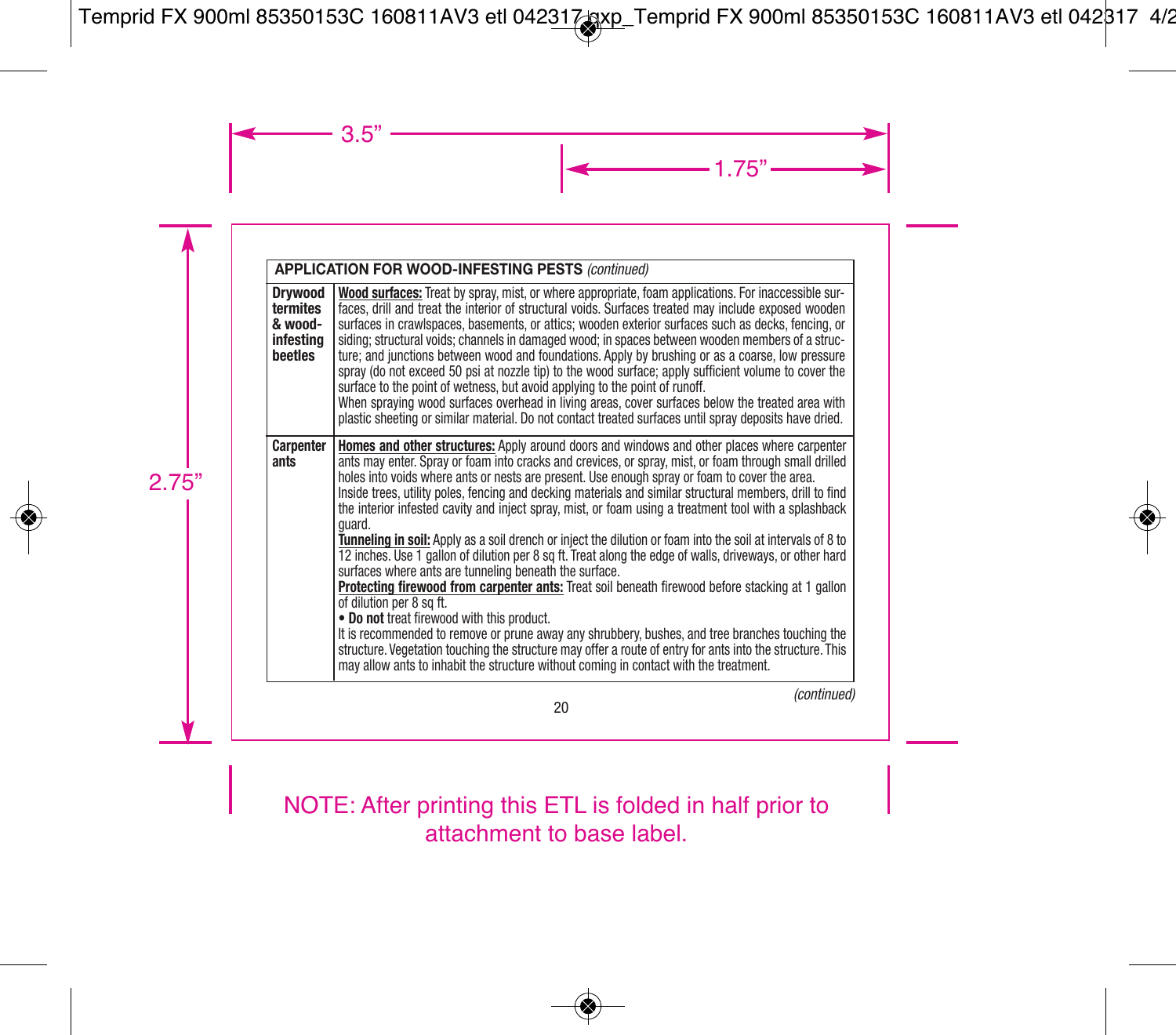#### **APPLICATION FOR WOOD-INFESTING PESTS** *(continued)* **In or on structures:** Apply as a spray or mist, or sufficient volume of foam, directly into gallery entrance holes. Leave entrance open to be sure that returning adult bees are killed. Exterior wood surfaces may be treated by general surface application to prevent nest cavity excavation by adult carpenter bees. **Carpenter bees**

| <b>STORAGE AND DISPOSAL</b>         |                                                                                                                                                                                                                                                                                                                                                                                                                                                                                                                                                                                                                                                                                                                                                                                                                                                                                                          |  |
|-------------------------------------|----------------------------------------------------------------------------------------------------------------------------------------------------------------------------------------------------------------------------------------------------------------------------------------------------------------------------------------------------------------------------------------------------------------------------------------------------------------------------------------------------------------------------------------------------------------------------------------------------------------------------------------------------------------------------------------------------------------------------------------------------------------------------------------------------------------------------------------------------------------------------------------------------------|--|
|                                     | Do not contaminate water, food, or feed by storage or disposal.                                                                                                                                                                                                                                                                                                                                                                                                                                                                                                                                                                                                                                                                                                                                                                                                                                          |  |
| <b>PESTICIDE</b><br><b>STORAGE</b>  | Mix as needed. Store in original container in a secured dry storage area. Avoid extremes in tem-<br>peratures. Prevent cross-contamination with other pesticides and fertilizers. If the container is<br>leaking and/or material is spilled on floor or payed surfaces, absorb on sawdust or other com-<br>mercially available absorbing material, sweep up and remove to chemical waste area for your dis-<br>posal. Concentrate is stable at normal storage temperatures.                                                                                                                                                                                                                                                                                                                                                                                                                              |  |
| <b>PESTICIDE</b><br><b>DISPOSAL</b> | Wastes resulting from the use of this product may be disposed of on site or at an approved waste<br>disposal facility.                                                                                                                                                                                                                                                                                                                                                                                                                                                                                                                                                                                                                                                                                                                                                                                   |  |
| <b>CONTAINER</b><br><b>HANDLING</b> | Less than one gallon<br>Non-refillable container: Do not reuse or refill this container. Offer for recycling, if available. Triple<br>rinse container (or equivalent) promptly after emptying. Triple rinse as follows: Empty the remaining<br>contents into application equipment or a mix tank and drain for 10 seconds after the flow begins to<br>drip. Fill the container 1/4 full with water and recap. Shake for 10 seconds. Pour rinsate into appli-<br>cation equipment or a mix tank or store rinsate for later use or disposal. Drain for 10 seconds after<br>the flow begins to drip. Repeat this procedure two more times. If recycling is not available, puncture<br>and dispose of in a sanitary landfill or by incineration, or if allowed by state and local authorities, by<br>burning. If burned stay out of smoke. If partly filled: Call your local solid waste agency for disposal |  |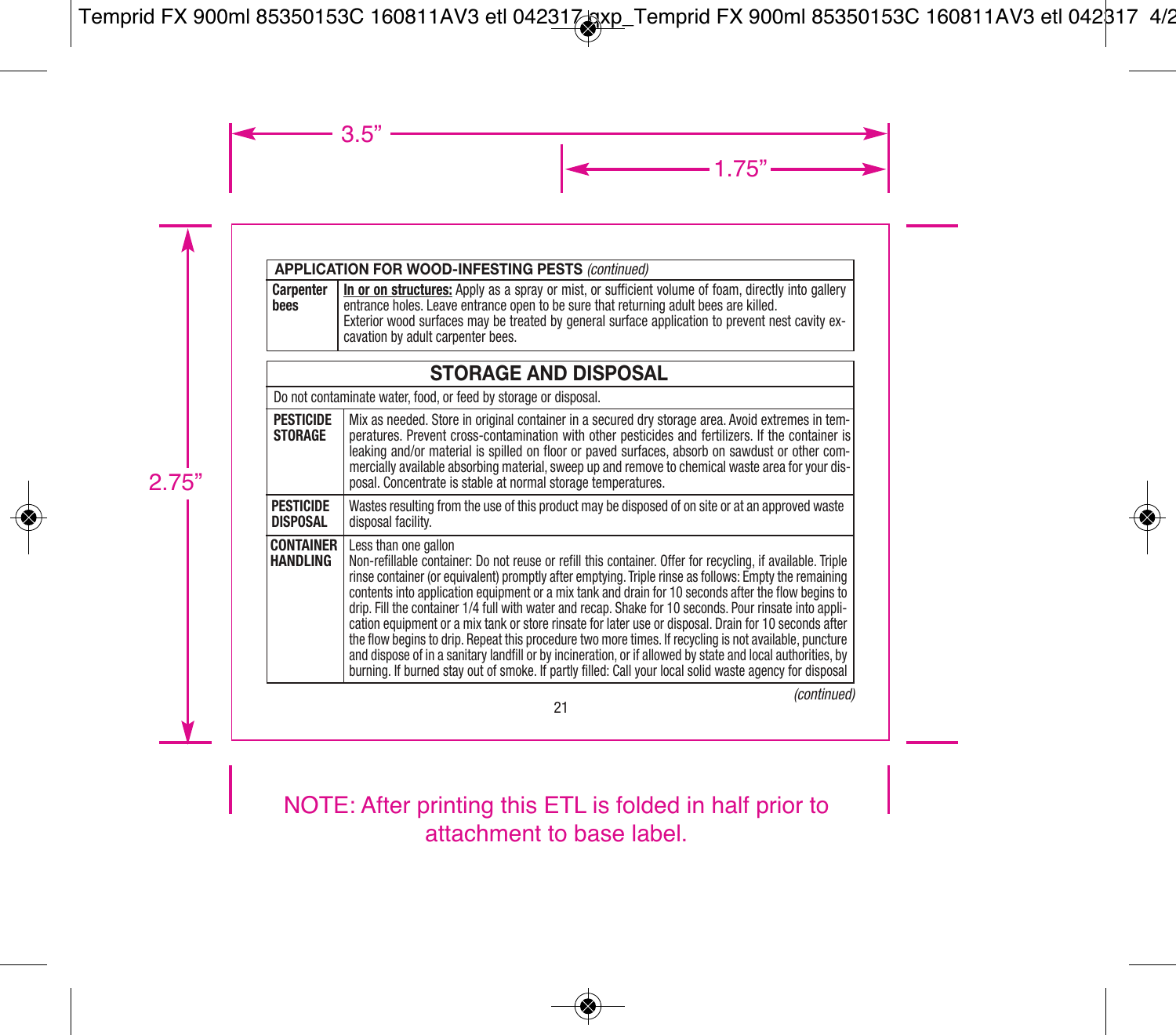|                                     | <b>STORAGE AND DISPOSAL (continued)</b>                                                                                                                                                                                                                                                                                                                                                                                                                                                                                                                                                                                                                                                                                                                                                                                                                                                                                                                                                                                                                                                                                                                                                                                                                                                                                                                                                                                                                                                                                                                                                                                                                                                                                                                                                                                                                                                                                                                                                                                                                                       |  |  |
|-------------------------------------|-------------------------------------------------------------------------------------------------------------------------------------------------------------------------------------------------------------------------------------------------------------------------------------------------------------------------------------------------------------------------------------------------------------------------------------------------------------------------------------------------------------------------------------------------------------------------------------------------------------------------------------------------------------------------------------------------------------------------------------------------------------------------------------------------------------------------------------------------------------------------------------------------------------------------------------------------------------------------------------------------------------------------------------------------------------------------------------------------------------------------------------------------------------------------------------------------------------------------------------------------------------------------------------------------------------------------------------------------------------------------------------------------------------------------------------------------------------------------------------------------------------------------------------------------------------------------------------------------------------------------------------------------------------------------------------------------------------------------------------------------------------------------------------------------------------------------------------------------------------------------------------------------------------------------------------------------------------------------------------------------------------------------------------------------------------------------------|--|--|
| <b>CONTAINER</b><br><b>HANDLING</b> | instructions. Never place unused product down any indoor or outdoor drain.<br>Non-refillable containers: Do not reuse or refill this container. After emptying product from container.<br>either return container to Bayer CropScience per instructions from Bayer CropScience Customer<br>Service Center (1-800-527-4781), or rinse and either recycle or dispose of the container as follows:<br>(Bottom Discharge IBC (e.g.- Schuetz Caged IBC or Snyder Square Stackable)<br>Pressure rinsing the container before final disposal is the responsibility of the person disposing of<br>the container. To pressure rinse the container before final disposal, empty the remaining contents<br>from the IBC into application equipment or mix tank. Raise the bottom of the IBC by 1.5 inches on<br>the side which is opposite of the bottom discharge valve to promote more complete product removal.<br>Completely remove the top lid of the IBC. Use water pressurized to at least 40 PSI to rinse all interior<br>portions. Continuously pump or drain rinsate into application equipment or rinsate collection system<br>while pressure rinsing. Continue pressure rinsing for 2 minutes or until rinsate becomes clear. Re-<br>place the lid and close bottom valve.<br>(Top Discharge IBC, Drums, Kegs (e.g.- Snyder 120 Next Gen, Bonar B120, Drums, and Kegs)<br>Triple rinsing the container before final disposal is the responsibility of the person disposing of the<br>container. To triple rinse the container before final disposal, empty the remaining contents from this<br>container into application equipment or mix tank. Fill the container at least 10 percent full with<br>water. Agitate vigorously or recirculate water with the pump for 2 minutes. Rinse all interior surfaces.<br>Pour or pump rinsate into application equipment or rinsate collection system. Repeat this procedure<br>two more times. Once container is rinsed, offer for recycling if available or puncture and dispose<br>of in a sanitary landfill, or by incineration. |  |  |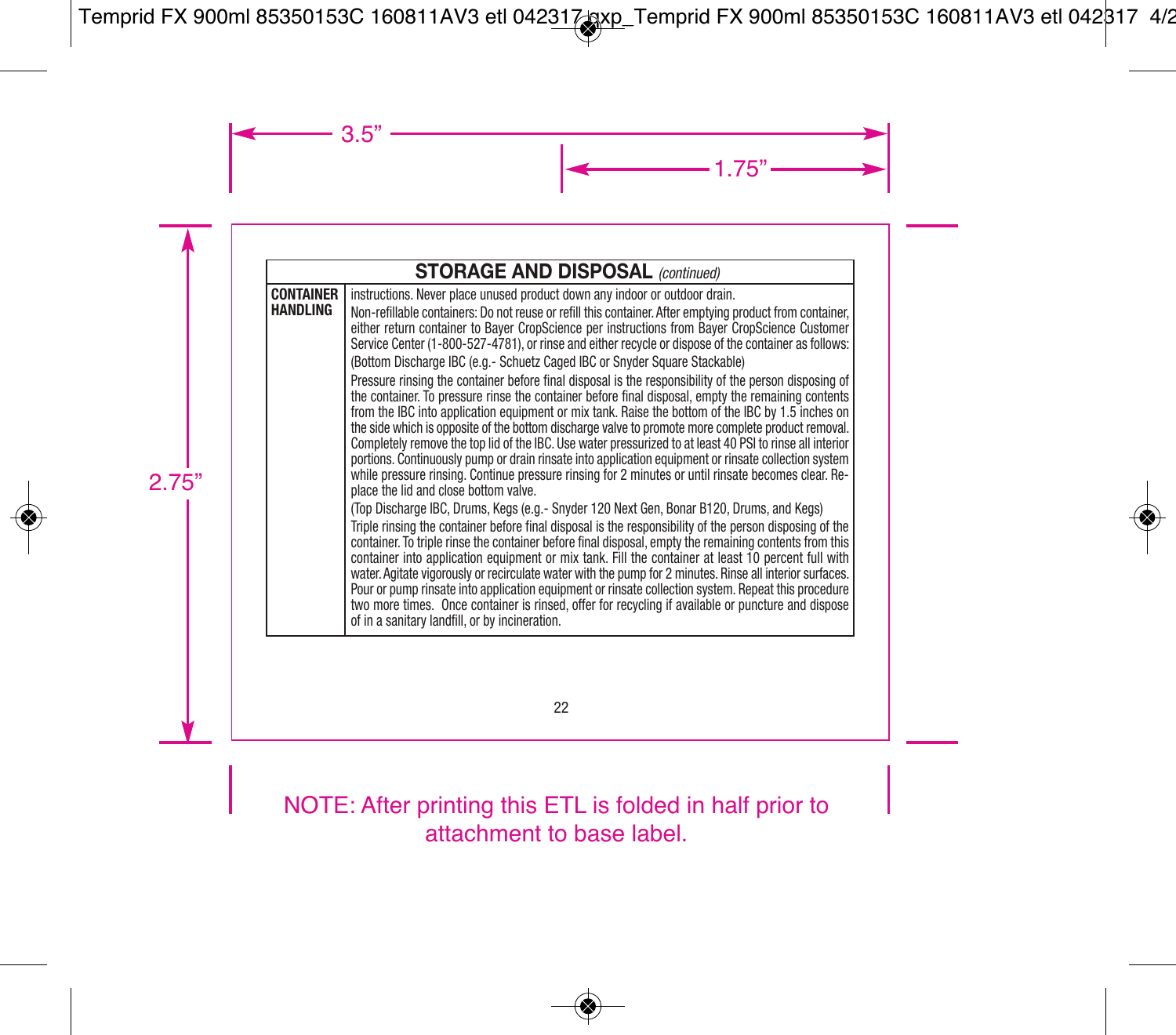### **APPENDIX**

**Use Temprid FX Insecticide as a general surface (outdoors only), spot, mist, or crack and crevice treatment.**

**Permitted areas of use include the following buildings, structures, and modes of transport:**

- apartment buildings
- bakeries
- bottling facilities
- breweries
- buses
- cafeterias
- candy plants
- cereal processing and manufacturing plants
- correctional facilities
- processing plants
- frozen food plants
- grain mills
- granaries
- greenhouses (structures only)
- hospitals
- hotels
- houses
- industrial buildings
	- kitchens
	- laboratories
	- livestock housing
	- pet kennels
- dairies and dairy product manufacturing establishments
	- mausoleums
	- meat and produce canneries
	- nursing homes
- pickle factories
- poultry houses
- processing and packing plants
- restaurants
- schools
- spice plants
- stores
- warehouses
- wineries and similar structures
- transportation vessels such as buses, trucks, trailers, rail cars, and marine vessels

#### **IMPORTANT: READ BEFORE USE**

Read the entire Directions for Use, Conditions, Disclaimer of Warranties and Limitations of Liability before using this product. If terms are not acceptable, return the unopened product container at once.

By using this product, user or buyer accepts the following Conditions, Disclaimer of Warranties and Limitations of Liability.

**CONDITIONS:** The directions for use of this product are believed to be adequate and must be followed carefully. However, it is impossible to eliminate all risks associated with the use of this product. Crop injury, inef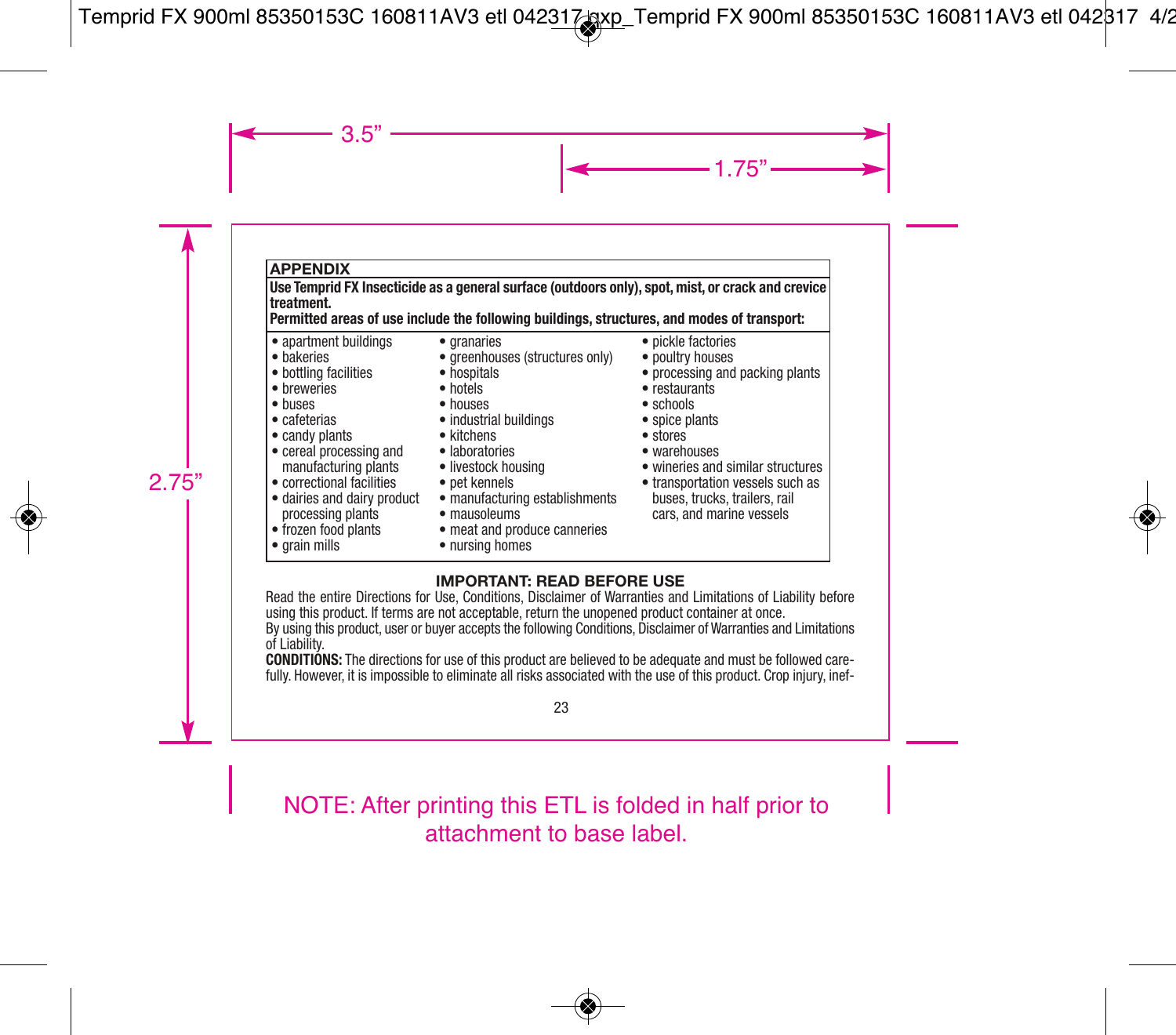fectiveness or other unintended consequences may result because of such factors as weather conditions, presence of other materials, or the manner of use or application, all of which are beyond the control of Bayer CropScience LP. All such risks shall be assumed by the user or buyer.

**DISCLAIMER OF WARRANTIES:** TO THE EXTENT CONSISTENT WITH APPLICABLE LAW, BAYER CROPSCIENCE LP MAKES NO OTHER WARRANTIES, EXPRESS OR IMPLIED, OF MERCHANTABILITY OR OF FITNESS FOR A PARTICULAR PURPOSE OR OTHERWISE, THAT EXTEND BEYOND THE STATEMENTS MADE ON THIS LABEL. No agent of Bayer CropScience LP is authorized to make any warranties beyond those contained herein or to modify the warranties contained herein. TO THE EXTENT CONSISTENT WITH APPLICABLE LAW, BAYER CROP-SCIENCE LP DISCLAIMS ANY LIABILITY WHATSOEVER FOR SPECIAL, INCIDENTAL OR CONSEQUENTIAL DAM-AGES RESULTING FROM THE USE OR HANDLING OF THIS PRODUCT.

**LIMITATIONS OF LIABILITY:** TO THE EXTENT CONSISTENT WITH APPLICABLE LAW, THE EXCLUSIVE REMEDY OF THE USER OR BUYER FOR ANY AND ALL LOSSES, INJURIES OR DAMAGES RESULTING FROM THE USE OR HANDLING OF THIS PRODUCT, WHETHER IN CONTRACT, WARRANTY, TORT, NEGLIGENCE, STRICT LIABILITY OR OTHERWISE, SHALL NOT EXCEED THE PURCHASE PRICE PAID, OR AT BAYER CROPSCIENCE LP'S ELECTION, THE REPLACEMENT OF PRODUCT.

Bayer (reg'd), the Bayer Cross (reg'd) and Temprid® are registered trademarks of Bayer.

**Produced for: Bayer Environmental Science A Division of Bayer CropScience LP 2 T. W. Alexander Drive Research Triangle Park, NC 27709**

Bayer